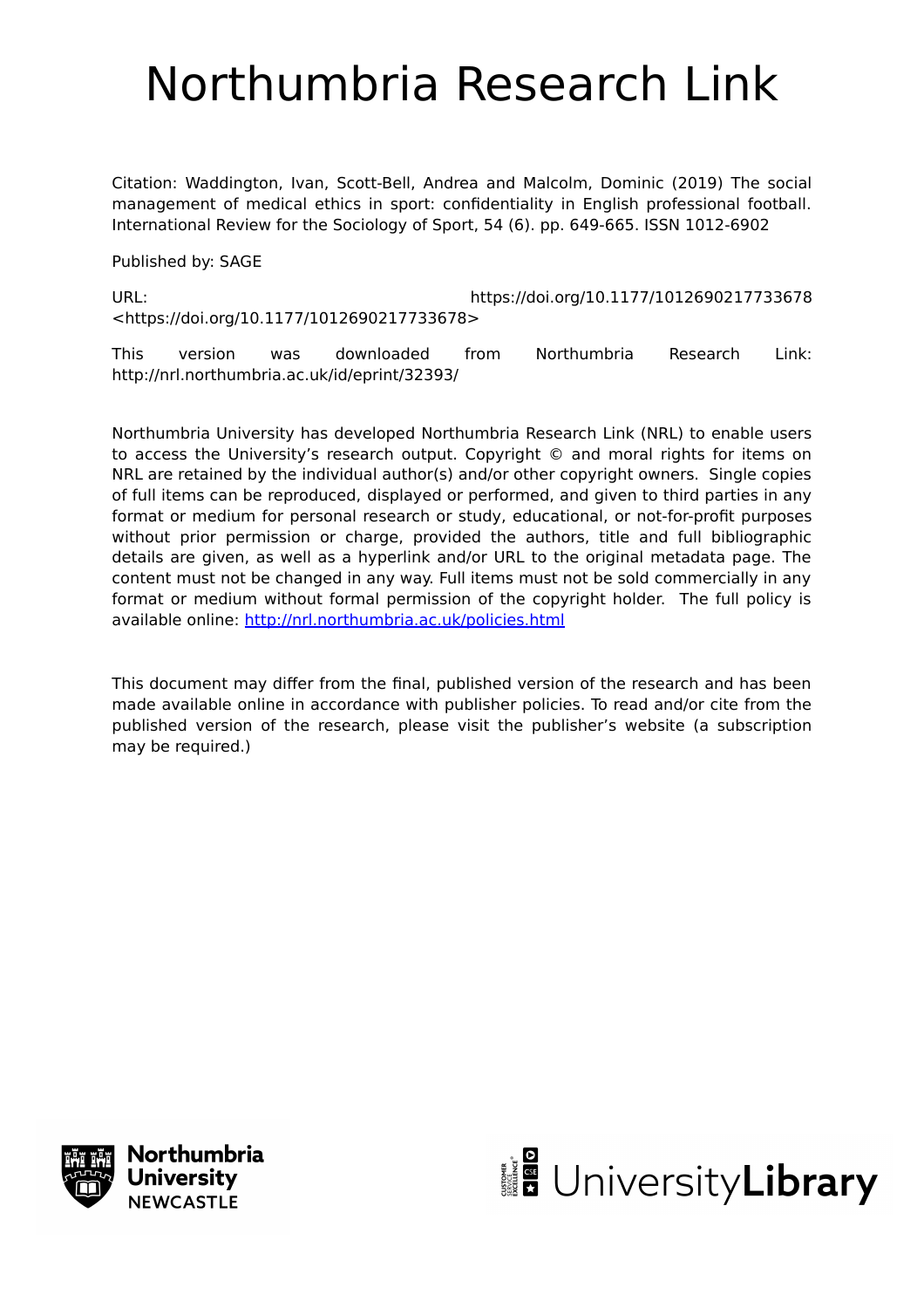#### 

# **The social management of medical ethics in sport: confidentiality in English professional football**

# **Abstract**

 This paper examines one of the major ethical challenges in the practice of sports medicine, confidentiality. Drawing on interview and questionnaire data with doctors and physiotherapists working in English professional football clubs, it explores the degree to which ethical compliance has improved since the publication of, and publicity surrounding, an earlier study of medical practice in professional football conducted by Waddington and Roderick (2002). Thus, it provides an updated empirical examination of the management of medical ethics in sport. The data illustrate how the physical and social environmental constraints of sports medicine practice impinge upon the protection of athlete-patient confidentiality, how ethical codes and conflicting obligations converge to shape clinician behaviour in relation to lifestyle and injury issues and the ethically problematic contractual constraints under which clinicians and athletes operate. It demonstrates that medical ethical practice continues to be very variable and draws on Freidson's (1970) work on medical 'work settings' to argue that there is a need to augment existing confidentiality policies with more structurally-oriented approaches to ensure both professional autonomy and medical ethical compliance in sport.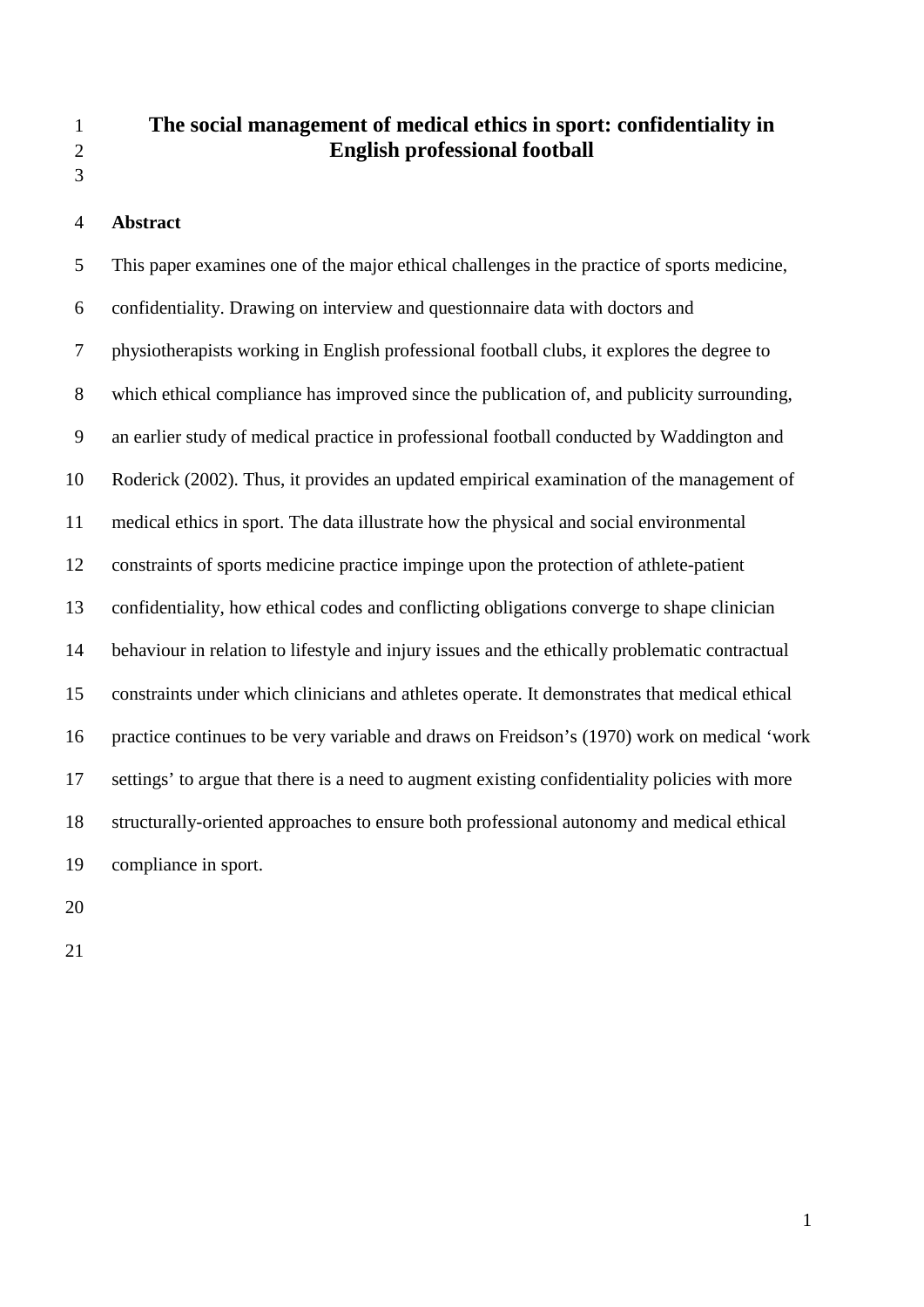#### **Introduction**

 During the 2017 IAAF World Athletics championship Botswanan runner, Isaac Makwala, was prohibited from competing because he was suspected of having contracted norovirus. The athlete, supported by his national governing body and medical advisers, contested the decision through the media. The IAAF's head of medical services, Pam Venning, responded live during the host broadcaster's (the BBC) coverage. A panel of former athletes questioned the medical evidence, fairness of the decision, effectiveness of the IAAF's communication and potential restraint of trade. The BBC panel were subsequently accused of bullying Venning but nobody, it appears, was concerned that in justifying the ban Venning had described the athlete's medical history, thus breaking a primary medical ethical principle of patient confidentiality (as Makwala contested this version of events it is unlikely that he had consented to this release).

 There are a number of ethical challenges that arise in the practice of sports medicine, e.g. in relation to doping (McNamee and Phillips 2009), substituting injured players (Anderson 2011) and diagnosing concussion (McNamee et al. 2016). This has led some to conclude that medicine is practised differently in sports contexts compared to other medical work settings (Walk, 1997; Bernstein, et. al, 2000; Devitt and McCarthy, 2010). Within this broader set of challenges, confidentiality is particularly important (Testoni et al., 2013) both because it involves a fundamental medical ethical principle and because it has been empirically demonstrated to be amongst the ethical dilemmas most frequently encountered by sports doctors (Anderson and Gerrard, 2005). Indeed, it is the mundane nature of breaches in medical confidentiality, as illustrated in the Makwala case, which epitomise the more general problems of the practice of sports medicine.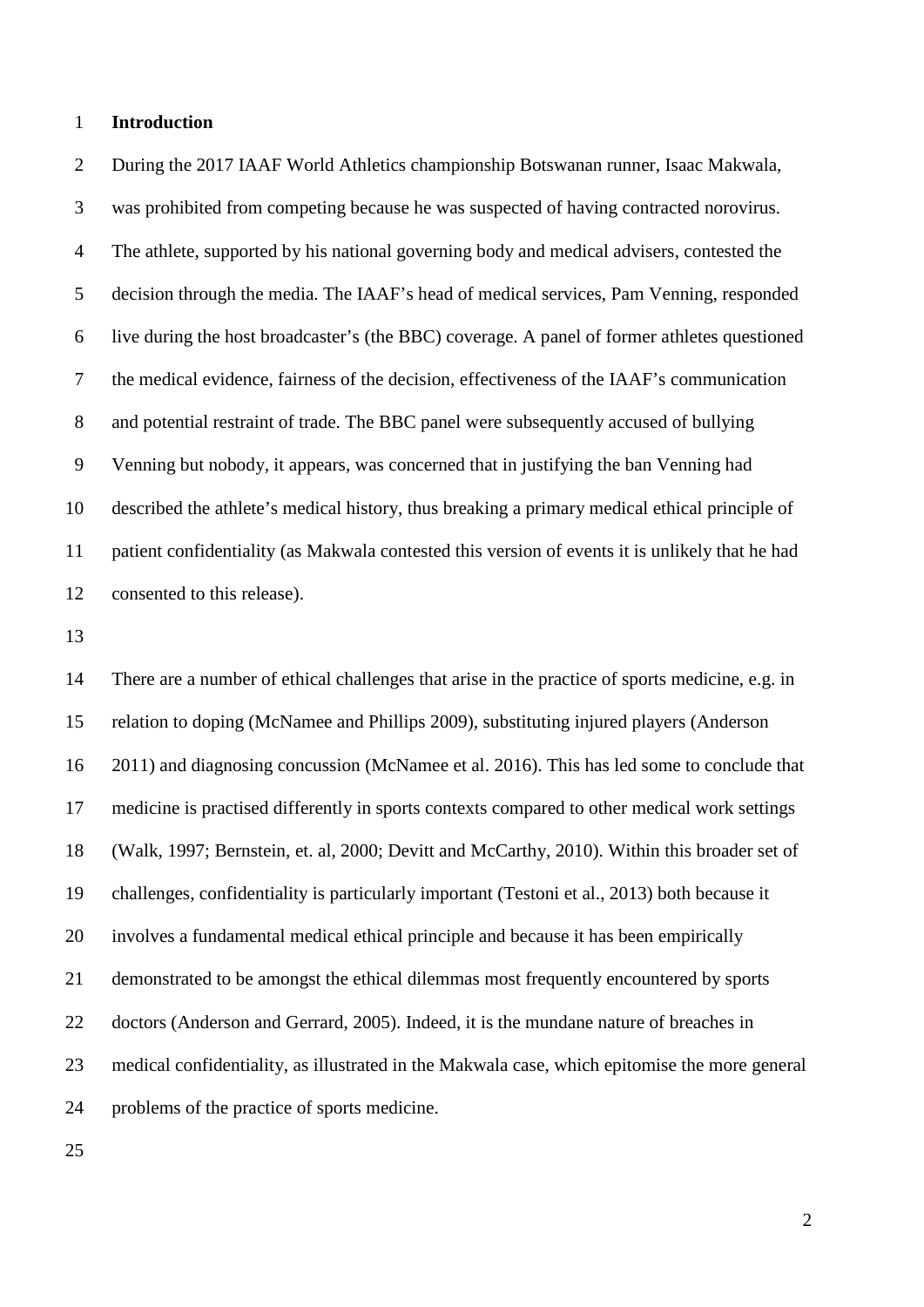- Many of these challenges arise from a structural dilemma facing clinicians in sports teams. As the British Medical Association (BMA) noted in its handbook of medical ethics:
- 

 Doctors who are employed by sports teams and by sports clubs may find themselves subject to the tension of conflicting loyalties. On the one hand they are agents of the team or club with the contractual obligations of an employee, and, on the other, as doctors, they are advocates for the individual athletes or players who are their patients. (2003: 595)

 There is a growing awareness of the competing obligations on healthcare providers and the implications for clinical autonomy. For instance, Anderson and Jackson's (2013) analysis of sports physicians in New Zealand reveals expectations and pressures that compromise their professional standards. Other studies highlight clinicians' submission to the values of their more powerful clients such as coaches, managers and players (Malcolm, 2006; Scott and Malcolm, 2015). The physical environments where medical encounters take place may also compromise clinicians' ability to conform to established ethical codes. In terms of confidentiality, injuries frequently occur and are treated in full public view. Moreover, the conventional design of sports medicine facilities often have little regard for athlete-patients' privacy, leading to exposure of the injury and/or illness (Anderson and Gerard, 2005; Malcolm and Scott, 2013). Potential for further compromises with ethical norms are also likely to occur due to the growing complexity of multidisciplinary sports science teams (MSSTs). Members of MSSTs will differ in their professional ethical codes, training rigour, and compliance with the competing values of health and performance.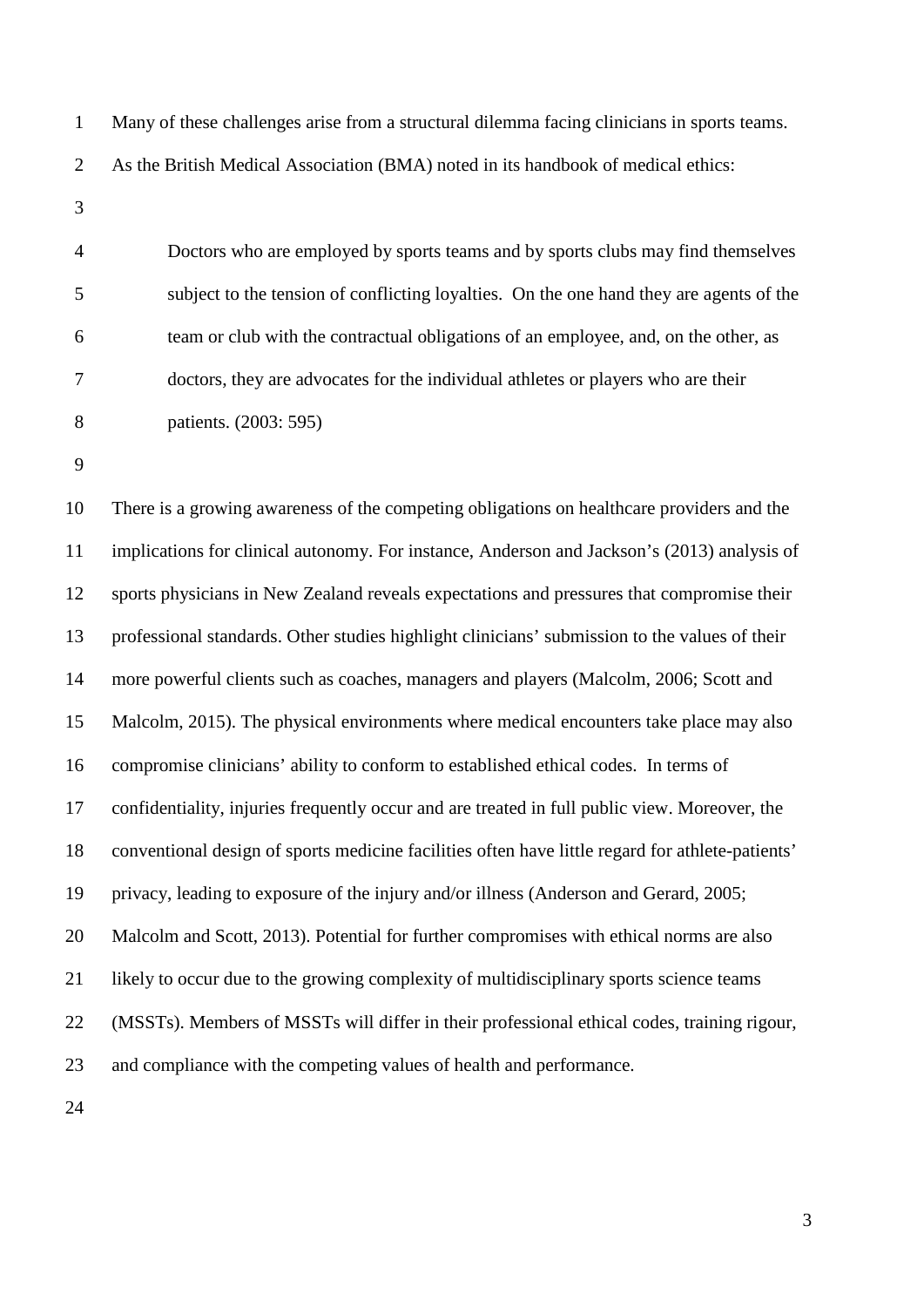Organisations such as the Faculty of Sports and Exercise Medicine (FSEM, 2010) and the Fédération Internationale de Médecine du Sport (FIMS) have provided ethical guidance for sports physicians that explicitly state that 'the physician's duty to the athlete must be his/her first concern and contractual and other responsibilities are of secondary importance' (FIMS, n.d.). Occupations traditionally seen as 'allied to medicine' (e.g. physiotherapists) have tended to adopt similar ethical codes (e.g. Anderson 2009), although US Federal legislation introduces notable peculiarities in relation to sharing medical information in educational settings and within employee health insurance schemes (Dunn et al. 2007). Yet the literature continually cites the difficulties of marrying these broader medical codes of conduct to specific contexts. In order to resolve these tensions, some have argued for clearer distinctions between the roles of personal and team physicians (Bernstein et al. 2000). Others have called for acceptance of the impossibility of preserving confidentiality in sports medicine and a need to explicitly inform athletes of the inevitability of sharing medical information with other medical, coaching and institutional personnel (Johnson, 2004; McChrystal, 2014).

 Attempts by sports organisations to resolve these tensions include employment contracts that stipulate athletes have a duty of candour rather than a right to confidentiality (McChrystal, 2014) or, as highlighted by Anderson (2008), employment contracts that expressly require clinicians to convey athlete health information to coaches. Academic literature recommends arguments for: clearer separation of medical and sporting roles within clubs (Waddington and Roderick, 2002); greater clarity of rights and duties through more robust ethical codes (Anderson, 2008); withdrawal of confidentiality clauses in contracts (Anderson 2009); improved and expanded education programmes incorporating all members of MSSTs (Ribbans et al, 2013); and the reconfiguration of sports medicine facilities to better safeguard patient privacy (Malcolm and Scott, 2013).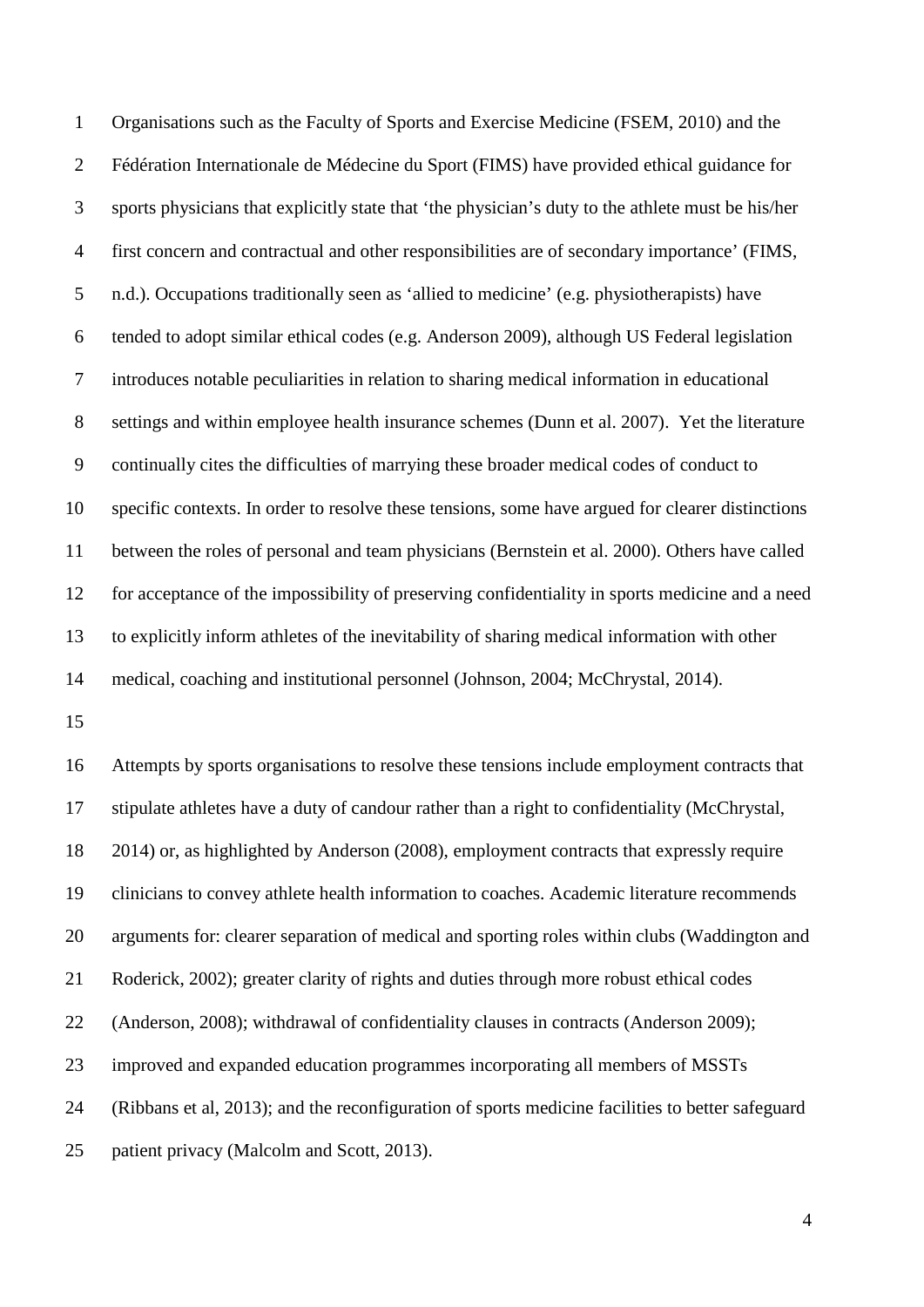| $\mathfrak{2}$   | In sum, four contextual factors encapsulate the social constraints on the operationalization of    |  |  |  |  |
|------------------|----------------------------------------------------------------------------------------------------|--|--|--|--|
| $\mathfrak{Z}$   | ethical principles in sports medicine: 1) clinicians' multiple and conflicting obligations; 2) the |  |  |  |  |
| $\overline{4}$   | openness of the physical environment in which sports medicine is practised; 3) a policy            |  |  |  |  |
| $\sqrt{5}$       | context that routinely requires the public dissemination of normally privileged medical            |  |  |  |  |
| 6                | information; 4) a practice context that is multi-disciplinary (embracing professionals with        |  |  |  |  |
| $\boldsymbol{7}$ | differing ethical norms) and which may lead to considerable variability of practice (Malcolm       |  |  |  |  |
| $8\,$            | 2016). Thus, to better understand the actions of sports healthcare professionals we must           |  |  |  |  |
| $\mathbf{9}$     | examine the cultural context of elite and professional sport and the challenges this may pose      |  |  |  |  |
| 10               | to ethical practice.                                                                               |  |  |  |  |
| 11               |                                                                                                    |  |  |  |  |
| 12               | Consequently, this paper has two central objectives. First, as an empirical study of English       |  |  |  |  |
| 13               | professional football, it builds on and updates a prior study by Waddington and colleagues         |  |  |  |  |
| 14               | (Waddington, et al., 1999; Waddington and Roderick, 2002), which was carried out on behalf         |  |  |  |  |
| 15               | of the Professional Footballers Association (PFA). The initial study was particularly              |  |  |  |  |
| 16               | damning, concluding that:                                                                          |  |  |  |  |
| 17               | The most general finding $-$ and one that we believe is a matter of concern $-$ is that            |  |  |  |  |
| 18               | there is among club doctors and physiotherapists no commonly held code of ethics                   |  |  |  |  |
| 19               | governing the way in which confidential issues are handled, and there are                          |  |  |  |  |
| 20               | considerable variations in terms of both the amount, and the kind, of information                  |  |  |  |  |
| 21               | about players that doctors and physiotherapists pass on to managers (Waddington and                |  |  |  |  |
| 22               | Roderick, 2002: 115).                                                                              |  |  |  |  |
| 23               | Partly as a response to the publication of the PFA report (Waddington <i>et al.</i> 1999), and the |  |  |  |  |
| 24               | extensive TV, radio and press publicity which it received (for press coverage see, for             |  |  |  |  |
| 25               | example, Daily Telegraph, 18 November 1999; Daily Star, 18 November 1999; Independent,             |  |  |  |  |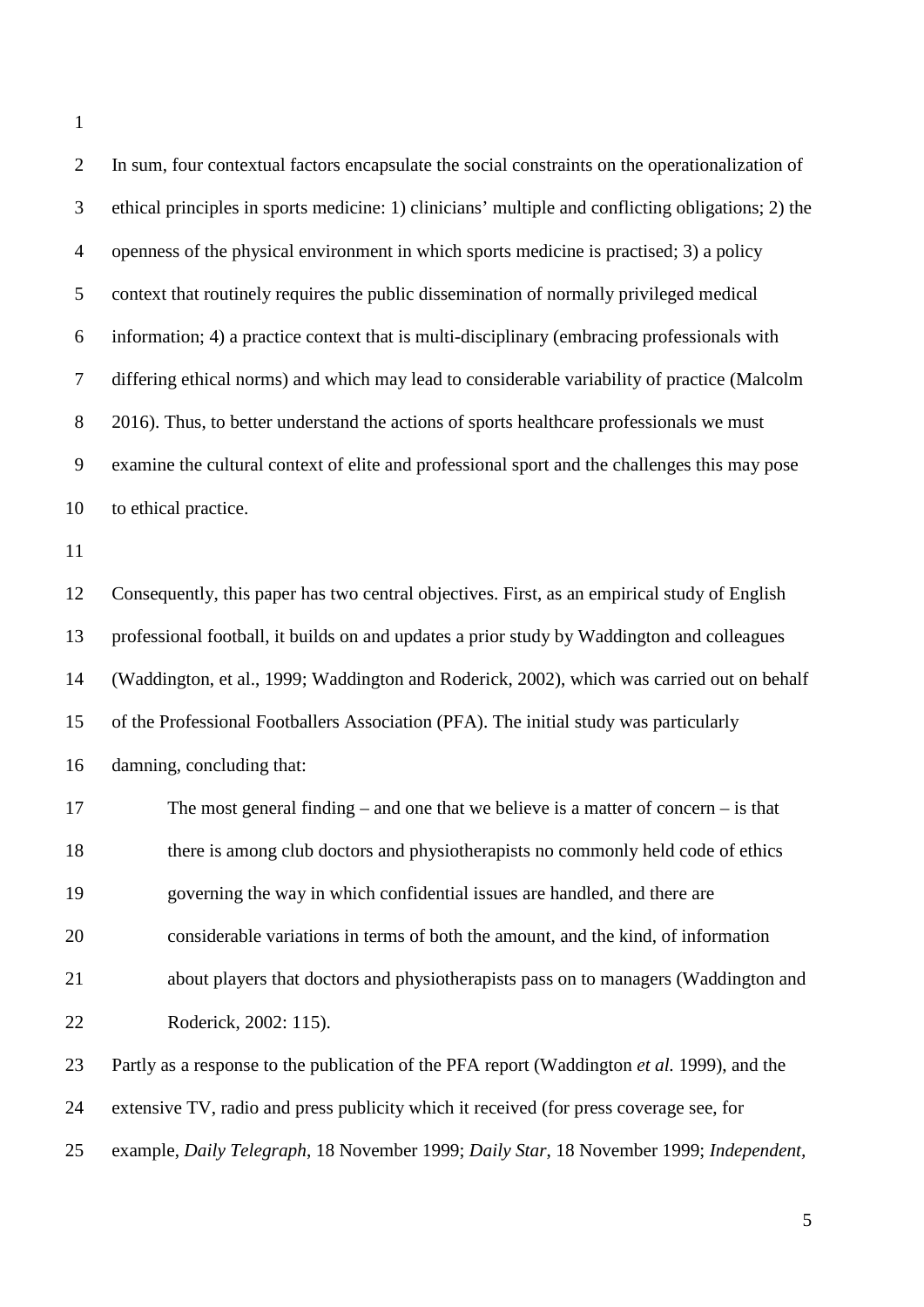18 November 1999; *Daily Mail,* 19 November 1999, *Guardian*, 21 November 1999), the English Football Association issued a set of guidelines 'relating to confidentiality of information governing players' (FA, 2001). These guidelines drew heavily on the British Olympic Association (BOA, 2000) position statement which stated that 'the duty of confidentiality of [medical] staff to the player overrides the contractual obligations owed to the employer' and noted that while managers/coaches may want to be informed about matters relating to a player's health, such information should only be passed on with the consent of the player concerned (FA, 2001). They were endorsed by the BMA (2001; 2003) but, ultimately, these guidelines simply re-affirmed the applicability of traditional medical ethical principles within the sports context. The earlier study exposed major problems in relation to medical confidentiality and had a significant impact on policy. However, it was written for a largely medical audience and did not offer a fully detailed sociological examination of the contextual factors shaping the management of medical confidentiality. As such, our second objective is to examine the networks of relations that enable/constrain the implementation of ethical procedures within

 football. We argue that the adoption of clear ethical codes is constrained by the context of elite sport as a medical workplace and, in particular, the relationships clinicians continually negotiate with players, coaches and managers. In the next section we discuss the theoretical issues at the centre of this paper.

# **Theoretical contributions to the working practices of clinicians in sport**

 The work of Howard Nixon and Eliot Freidson provide the main theoretical principles informing our analysis of the constraints of clinical practice in sport. In his pioneering work, Nixon (1992, 1994, 1998) contends that 'sportsnets' (the 'webs of interaction' including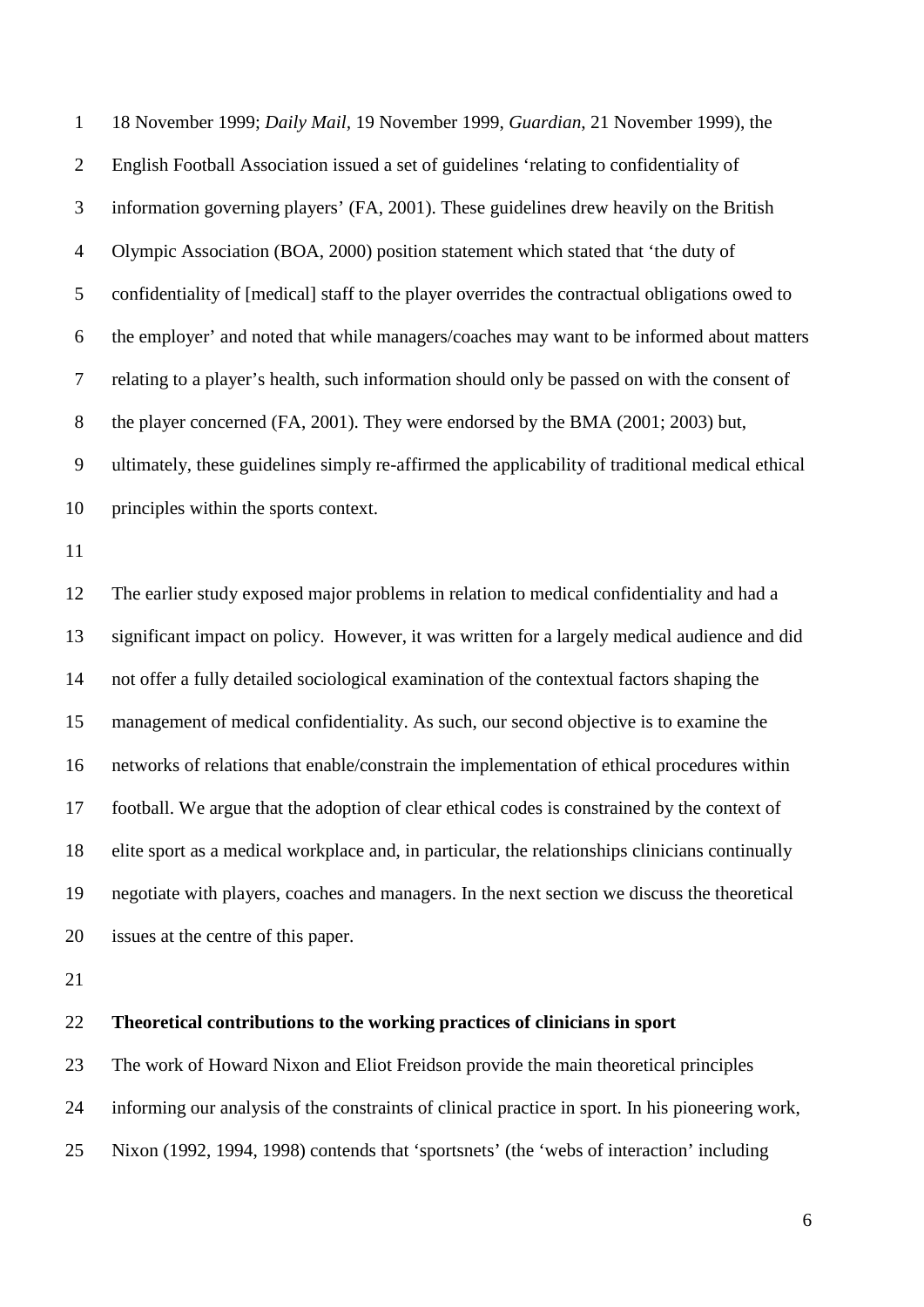coaches, managers, medical staff, other athletes, spectators, administrators and investors) effectively conspire to coerce athletes to compromise their health in pursuit of performance- driven goals because competitive success is the priority of the most powerful actors in these social contexts. Moreover, Nixon claims that sportsnets tend to be homogeneous (e.g. those within the sportsnet prioritise similar values and provide similar information to athletes). Thus, athletes' relations with those outside this environment are likely compromised and ideologies around the acceptance of risk are continually reinforced.

 Like Nixon, Freidson emphasises the significance of the 'everyday work setting' in shaping clinicians' actions. In sport, this work setting may include physical proximity to others who may have competing interests and/or values to those typically seen as fundamental to the practice of medicine. Freidson argues that it is the clinicians' work setting which is of central importance in understanding both technical and ethical variations in professional behaviour. He noted several studies which provide 'very persuasive evidence' that key elements of professional behaviour, including ethicality, 'do not vary so much with the individual's formal professional training as with the social setting in which he (sic) works after his education' (1970: 90).

 However, Freidson's departure from Nixon (and the rationale for our greater reliance on his thesis here) is recognition of the shifting interdependencies of those enmeshed in clinicians' work settings. For Nixon, medics, like coaches and other actors in the 'sportsnet', uncritically accept their ongoing role in maintaining a culture of risk. This theory thus makes two assumptions: 1) that the forms of social interaction remain static and unchanged over time; and 2) that medics are powerful actors in the sportsnet. However, recent research suggests that, while professional behaviour is shaped by the needs of clinicians' clients, these needs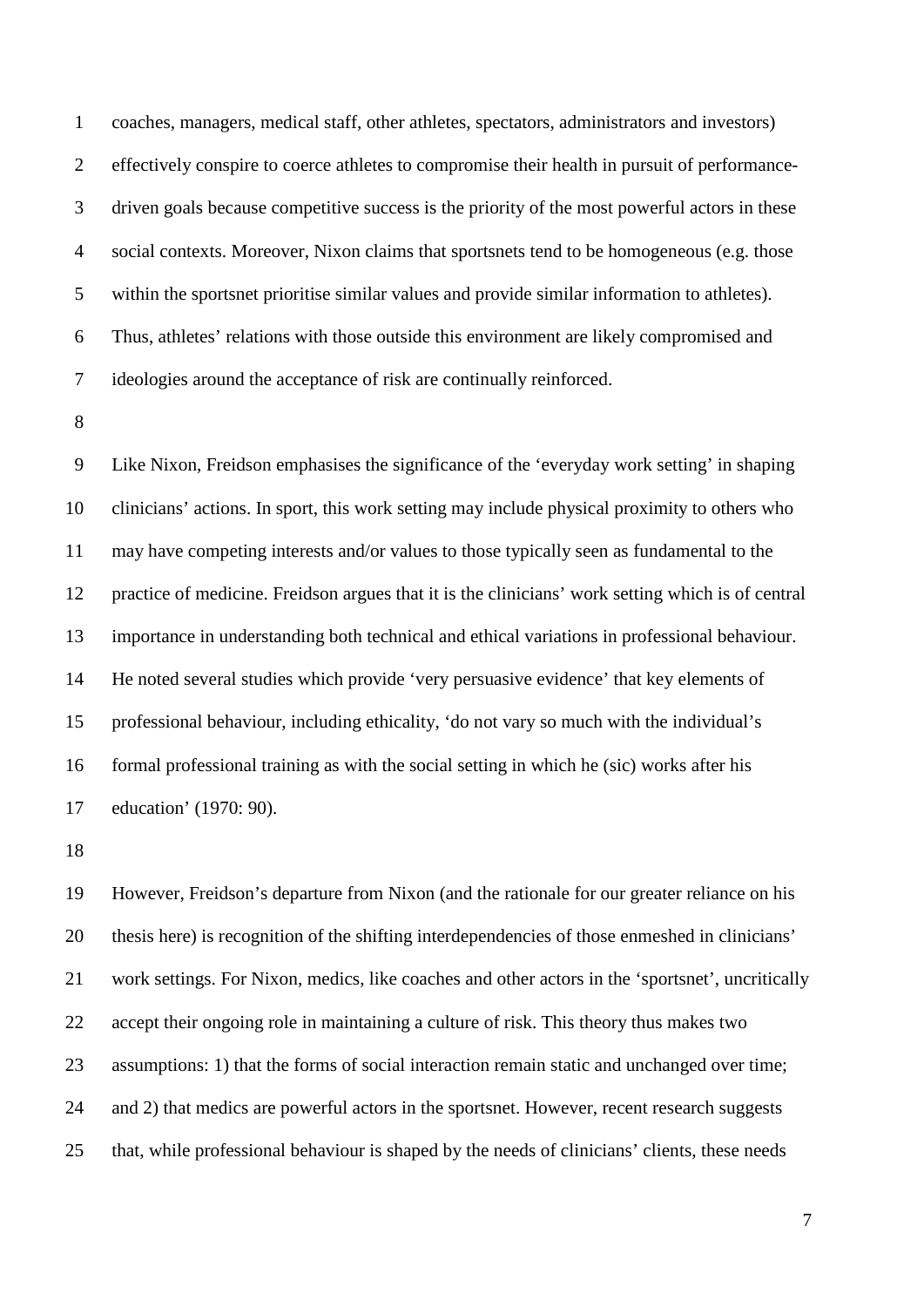may shift and change over time. For example, clinicians may balance a 'culture of precaution' with a 'culture of risk' (Safai, 2003) at different times. Moreover, sports clinicians do not necessarily enjoy the same high status as clinicians in more traditional medical contexts. As such, non-traditional medical environments such as sport may inhibit medical professionalism and professional autonomy (Waddington, 2012) . In relation to medical ethics, 'in the absence of circumstances that encourage and support ethical conduct, all but the most heroic will be prevented or at least discouraged from acting ethically toward their patients' (Freidson, 1999, p 132).

#### **Method and Data Analysis**

 The research was part of a larger study which examined other aspects of the careers of club doctors and physiotherapists in English professional football. Initially questionnaires were sent to a named club doctor at each of the 92 Premier and Football league clubs, of which 33 (35.8%) were returned, and to a named physiotherapist, of which 42 (45.6%) were returned. Of the club doctors who returned the questionnaire, 9 (27.3%) worked in Premier League clubs, 11 (33.3%) worked in Championship clubs, 6 (18.2%) in League One clubs and 7 (21.2%) in League Two clubs. Among the physiotherapists, 9 (21.4%) worked in Premier League clubs, 11 (26.2%) in Championship clubs, 16 (38.1%) in League One clubs and 6 (14.3%) in League Two clubs.

 Questionnaires addressed various aspect of clinicians' biographies and working practice and invited respondents to volunteer for interview. Subsequently (Feb-July 2014) semi-structured interviews were conducted with 8 club doctors and 14 physiotherapists, representing 19 clubs and it was here that issues relating to medical confidentiality were mainly probed. For example, interviewees were asked about their relationships with others in their work setting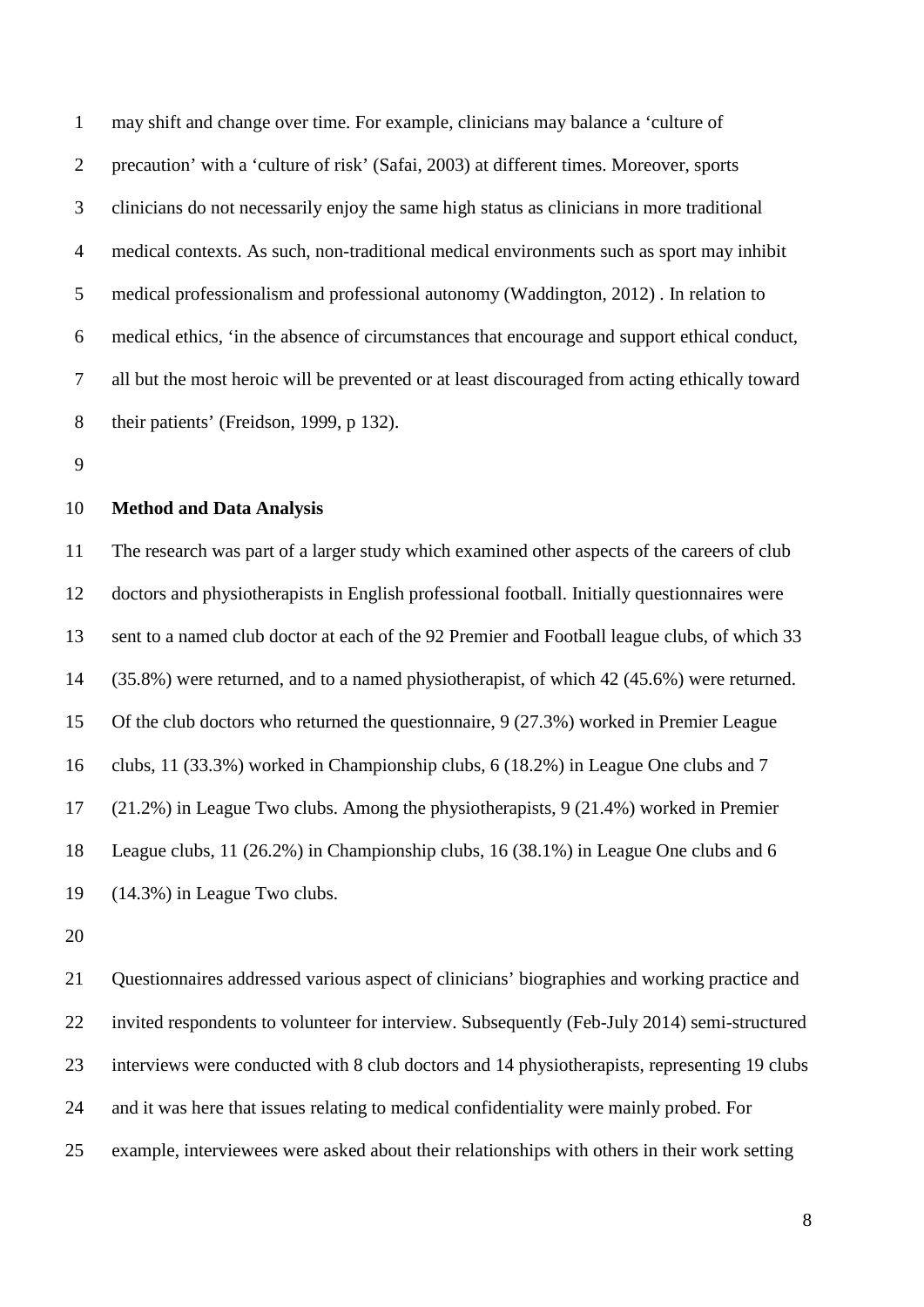and the impact of these relationships on their clinical decision making, pressures of returning 2 players post injury/illness, potential conflicts between medical ethics and their employment in the club and the ways in which they managed confidentiality and disclosure. Of the 22 interviewees, 3 worked in Premier League clubs, 7 in Championship clubs, 8 in League One clubs and 4 in League Two clubs. Interviews lasted between 40 and 90 minutes and took place in various locations including football clubs and GP surgeries. Interviews were recorded and transcribed verbatim. Interviewees provided informed consent once the objectives of the study were explained and all interviewees were given guarantees that neither they nor the clubs for which they worked would be identified. Interviews were analysed using thematic coding (Gibbs, 2007). Emergent themes and sub-themes were identified, classified and recorded according to the degree to which they resonated with key themes in the established literature. This paper draws primarily on interview data, with some supplementary questionnaire data included.

 In the following sections we illustrate how the physical and social environmental constraints of sports medicine practice impinge upon the management of medical confidentiality, the impact of the contractual constraints under which clinicians and athletes are required to work, and how these constraints shape clinician behaviour relating to players' injuries and lifestyles. We illustrate how medical ethical practice in elite football continues to be very variable and argue that this demonstrates the need to augment existing policy approaches with more structurally-oriented approaches which recognize the degree to which the actions of club medical staff are constrained by their work settings (Freidson, 1970) within professional football.

#### **Results and Discussion**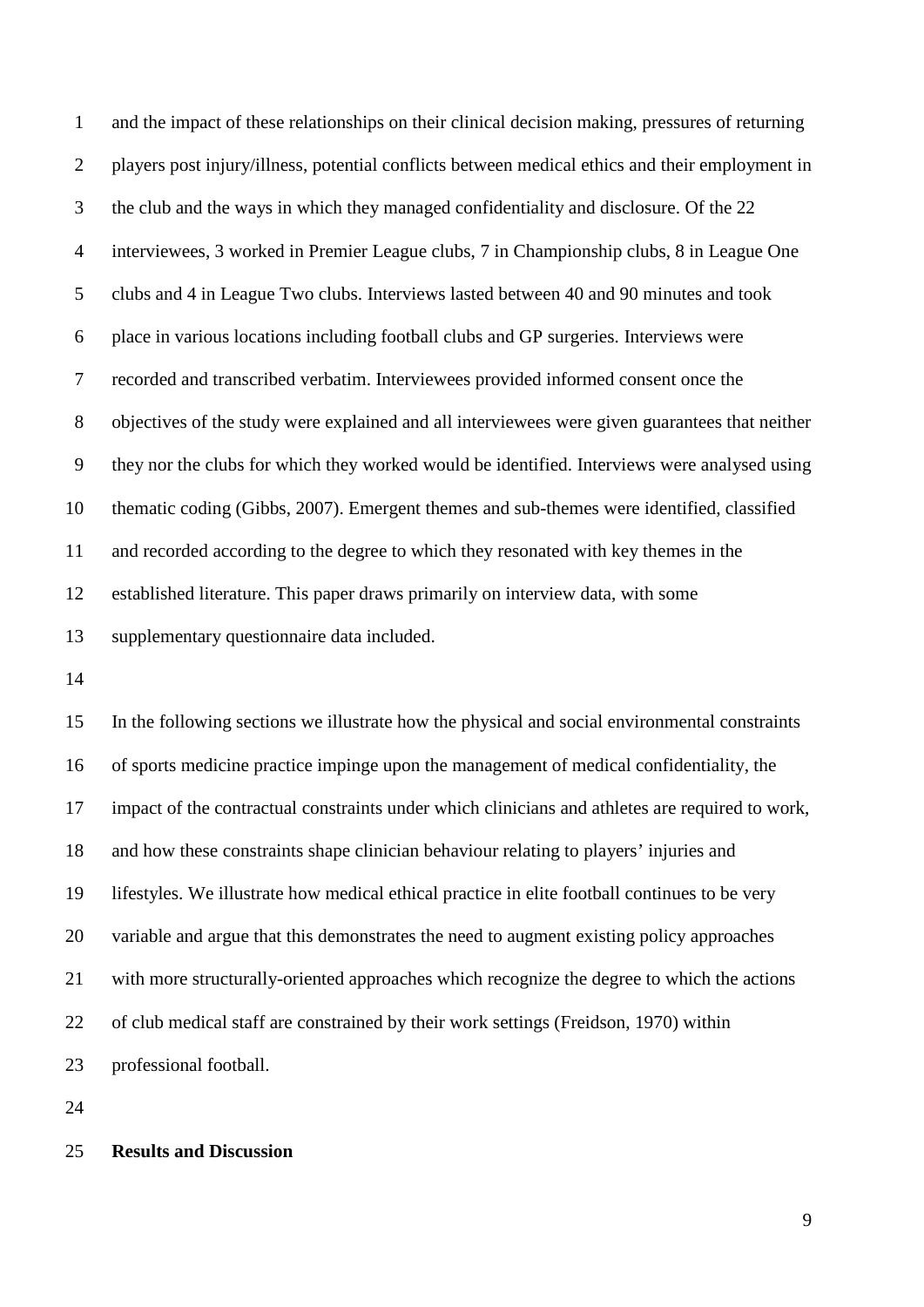*Physical Environmental Constraints: the spatial location of practice* Club doctors were particularly conscious of the fact that the physical constraints of their working environment made it difficult to maintain confidentiality in relation to players' injuries. The doctor at a League Two club said: I mean the room is terrible, it's a kind of crappy little room attached to the dressing room, there's very little space where I can see someone in confidence but if I do I'll sometimes take them through to one of the rooms in the main building of the club or the manager's office sometimes, or I'll get them to come and see me here [in his GP practice]. A similar point was made by a doctor at a League One club who compared the physical constraints in the club with those in general practice: Obviously one wouldn't have six simultaneous consultations going on in general practice, but you know you've got three or four physio tables and 'Oi, Doc, look at my calf**'** … I try to give the players the opportunity to see me confidentially if they want to but I think 95% or 98% of the time they're happy to discuss things out loud in front of everyone else … that's one of the differences about sports medicine to other areas of practice but clearly if players do kind of approach me … we'll go outside and discuss particularly personal concerns or whatever. These physical constraints were not limited to lower division clubs. The doctor at a Premier League club said: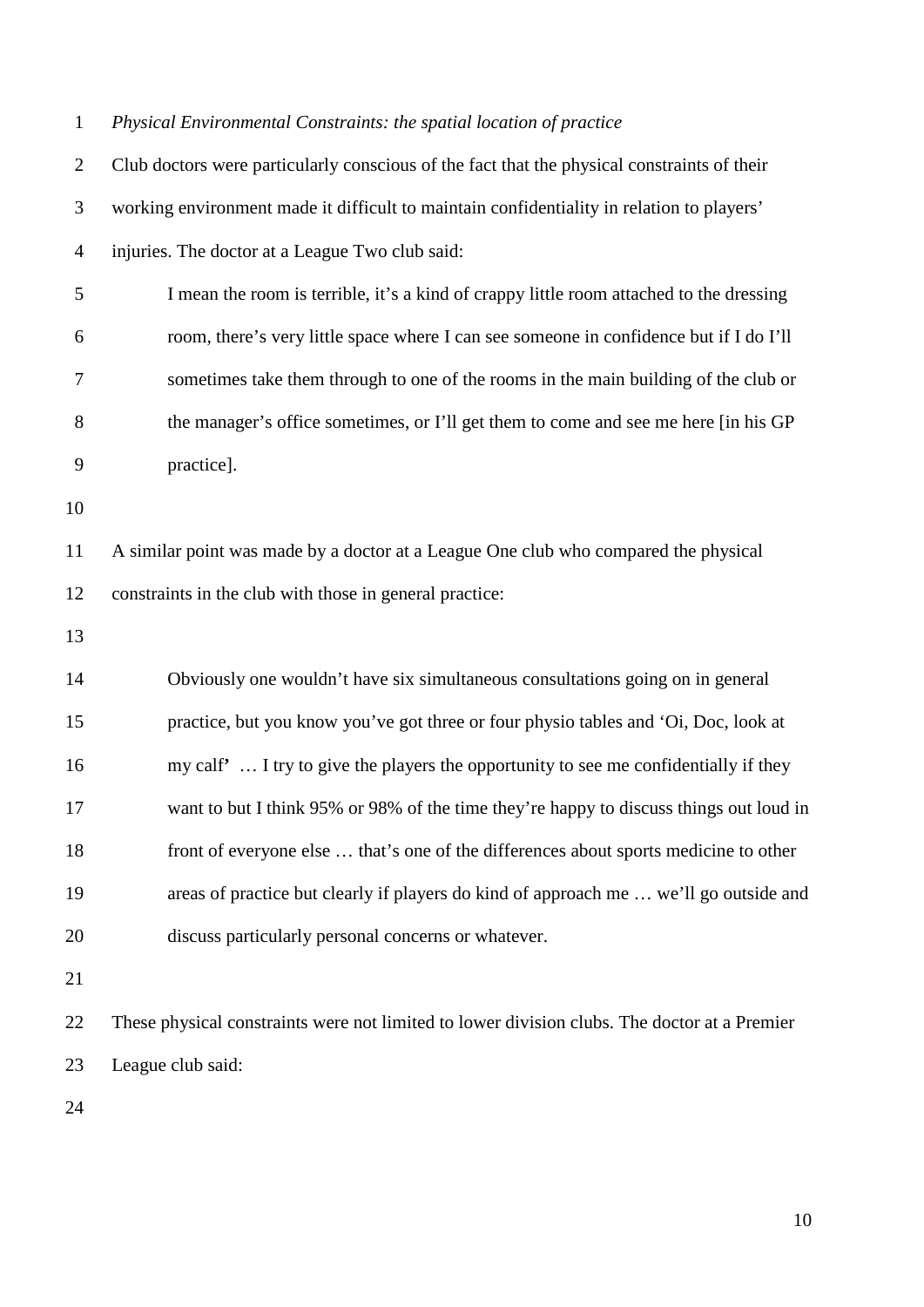Yes, it's very difficult … a lot of the conversations you have with players that are supposed to be confidential are done in the changing rooms, in the corridor, pitch side, on the coach, in a hotel with a whole load of other people … if you're working in a team environment most people understand that everyone knows virtually everything about everyone.

 Thus, and consistent with previous research (Anderson and Gerard, 2005; Malcolm and Scott, 2013), the environmental constraints within which club medical staff work make it difficult to maintain medical confidentiality. However, while recognising the compromises of this practice setting, doctors generally tried to operate on the basis of the established ethical rules governing medical confidentiality. While the physical constraints of practice were concerning for some, and perhaps draw attention to the wider difficulties of implementing traditional ethical conventions in particular practice environments (Dunn et al. 2007), they ultimately stem from the cultural norms which predominate in the 'sportsnet' (Nixon, 1992). While clinicians themselves may not recognise it, the physical geographies of their work settings are fundamentally shaped by attitudes towards, and evaluations of the significance of, their practice. It is to this that we now turn.

# *Social Environmental Constraints: the cultural norms of practice*

 Requests from players to be treated in private were reported to be fairly unusual and several interviewees indicated that there is a general acceptance on the part of most players that information about their injuries will normally be conveyed to managers/coaches. This point was clearly made by a physiotherapist at a League One club who said that players 'almost … take it as a given that when it comes to an injury … [the manager] will know all about it … the players sort of accept that'. Indicatively, one interview with a Championship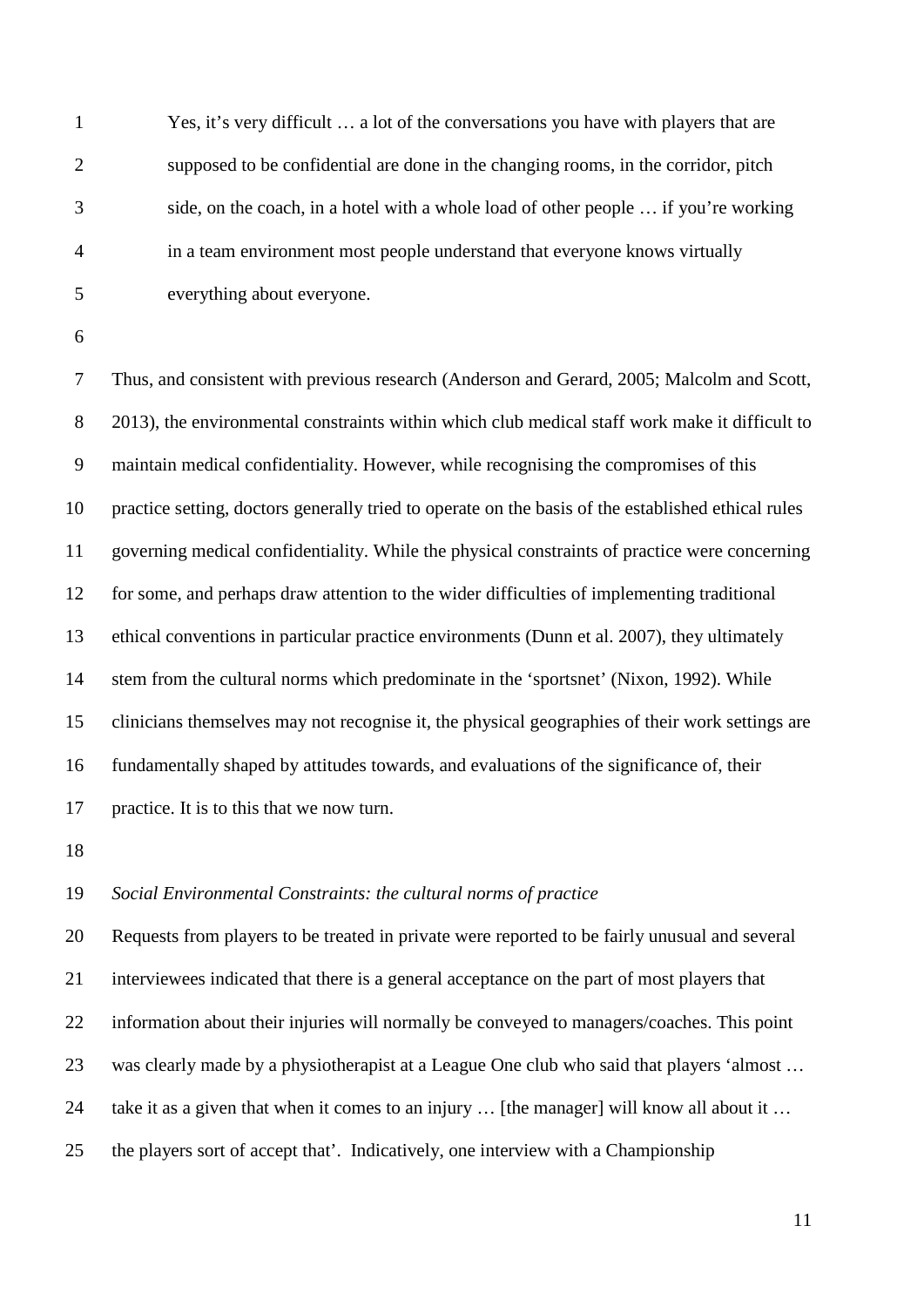- physiotherapist took place in an office with a whiteboard that contained a list of players who were required to undergo further examinations following routine cardiac screening.
- 

| $\overline{4}$ | Recognition of the fact that medical information will usually be shared with the manager and    |
|----------------|-------------------------------------------------------------------------------------------------|
| 5              | others (Johnson 2004; McChrystal, 2014) does not mean that such communication is                |
| 6              | unproblematic. Some medical staff expressed concern that information about players' injuries    |
| 7              | was often released into the public realm by the manager. A physiotherapist at a                 |
| $8\,$          | Championship club described the situation as a 'free for all with information', adding 'If you  |
| 9              | speak to a player or you're assessing that he's got this problem, you tell the manager, it's in |
| 10             | the press '. A physiotherapist at a League Two club, asked with whom he shared                  |
| 11             | information about players' injuries, said:                                                      |
| 12             |                                                                                                 |
| 13             | with the other physio because obviously we interchange, and with the manager. So                |
| 14             | [the players] agree to that. Now they've said, 'What if the manager tells somebody?' I          |
| 15             | said, 'Well, I have to give him that information, now what he chooses to do with that           |
| 16             | information  I will tell the manager pretty much all about what's wrong with you                |
| 17             | and what the manager chooses to do with that information I've got no control over.'             |
| 18             |                                                                                                 |
| 19             | While players may generally accept that their injury status may be common knowledge             |
| 20             | within the club, there are good reasons why players may not want their injury status to be      |
| 21             | known outside the club. Perhaps the most obvious reason is that this might adversely affect     |
| 22             | future transfers between clubs (for an example, see Waddington and Roderick, 2002) but, as      |
| 23             | in the case of cardiac screening, it could also be career ending. While it is good practice for |
| 24             | clinicians who have responsibility for a patient to share information, the sharing of           |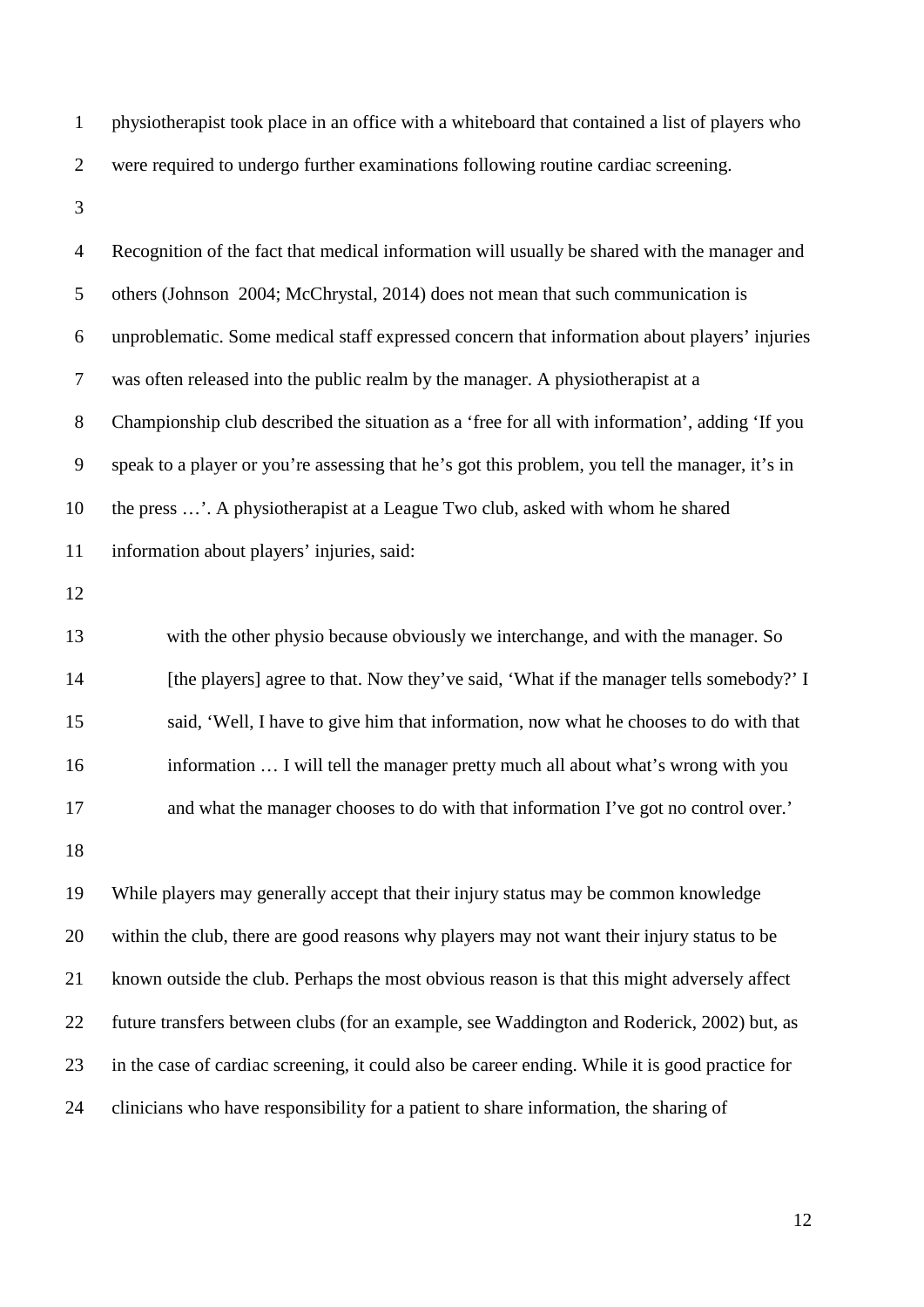information with people who are *not* bound by the rules of professional confidentiality is 2 particularly problematic (Collins et al. 1999).

#### *Social Environmental Constraints: Contractual Arrangements*

 Perhaps one of the most significant changes in relation to the management of confidentiality since the earlier study has been that many clubs responded to the more prescriptive approach to confidentiality by requiring players to sign a general confidentiality waiver (see also Anderson and Gerard, 2005; Malcolm and Scott, 2013). These were mentioned by several interviewees, who seemed to see these as resolving the problem of confidentiality. For example, a physiotherapist at a Championship club said that when players sign for the club, 'they sign a form basically at that point which provides us with the consent required during their contractual stay, that we will have to at times discuss certain issues with the club manager or the coaches'. A physiotherapist at a League One club said: 'All the new players who come into the club, I've got a written consent form to say that they understand that at times their physical state may have to be discussed with a manager or a coach'. A doctor at a Championship club said, 'When they sign a contract to play for the club they … sign to have released to the club any information that is important about their physical health and wellbeing … so they sign a consent form'.

 The introduction of confidentiality waivers to athletes' contracts can be seen as a response which effectively circumvents the 'spirit' of recent guidelines. As Malcolm and Scott (2013) note in their study of medical staff in British Olympic sports, the use of such general waivers is relatively common, yet 'the BOA's position statement on athlete confidentiality implies [that] consent should be specific, not reliant on open-ended or general permission, and the exception not the norm.' Malcolm and Scott (2013) found that some interviewees recognized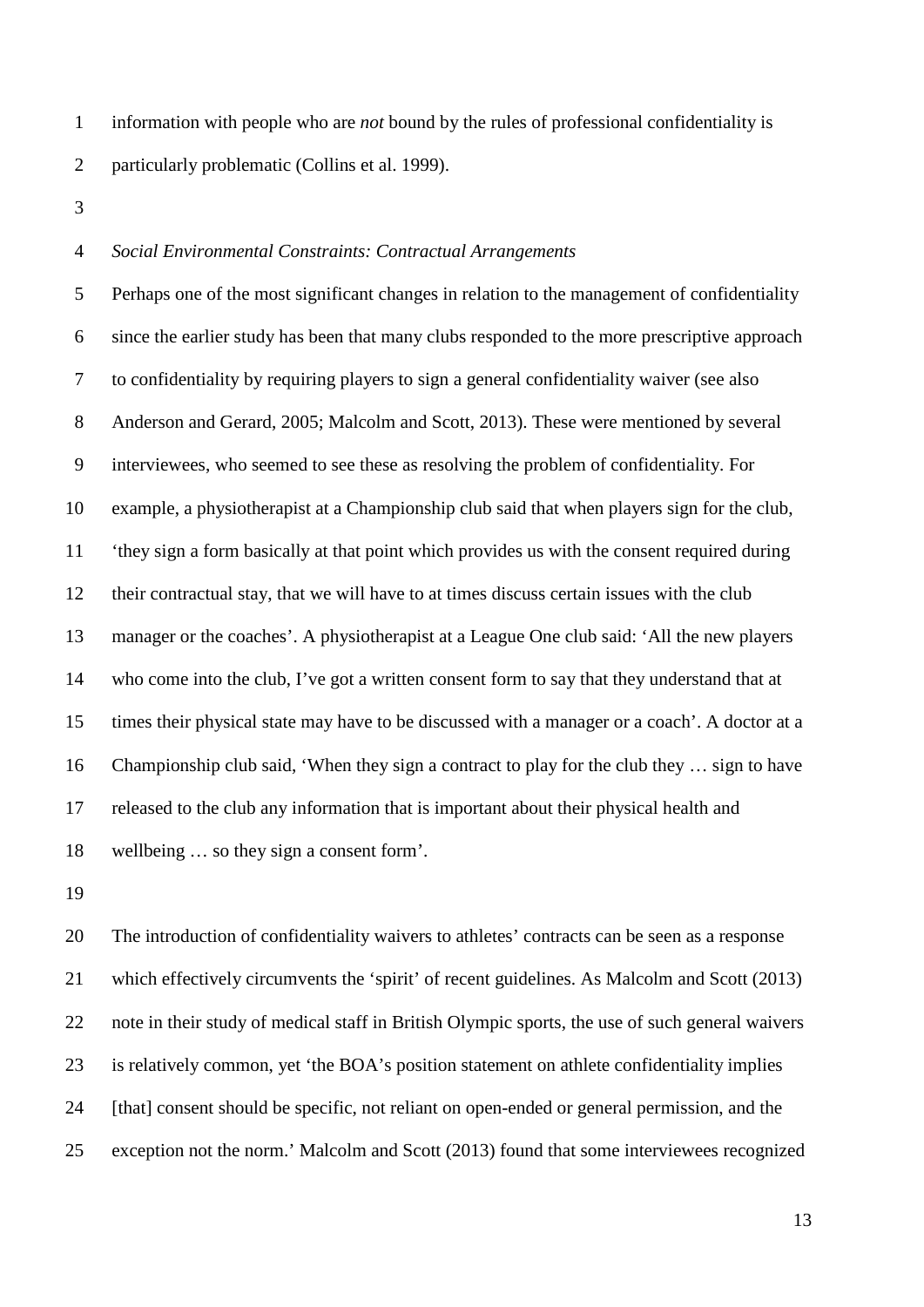that such waivers were 'legally redundant' and Holm et al. (2011), have similarly argued that 'Consent to disclosure should be specific and the sport physicians should not rely on any more general or open-ended consent given by the athlete patient (e.g. in an employment contract)'. Such general consent cannot be specifically 'informed' and there is the clear possibility of coercion to sign a general waiver, for example when a player transfers to a new club.

 However, most revealing is the fact that despite discussion in the literature, and explicit mention in existing guidelines on confidentiality in sports medicine, these contractual arrangements were both ubiquitous and viewed as almost entirely unproblematic. No interviewee – doctor or physiotherapist – questioned their use. No interviewee spoke about players' or agents' resistance to such contractual clauses. Thus, not only do the cultural norms of practice shape the physical environment, but they are engrained in institutional procedures.

# *Beyond the 'Sportsnet': Lifestyle issues*

 While players 'sort of accept' that information about injuries will be passed on to the manager, they are more likely to request confidentiality in relation to what a League One physiotherapist called 'off-field activities', that is matters relating to players' personal lifestyles; such issues may include visiting night clubs, consumption of alcohol, the use of drugs and sexual health problems.

 There was a general consensus among doctors that information about players' private lives, as opposed to information about their injuries, should be treated confidentially as in other medical contexts. For example: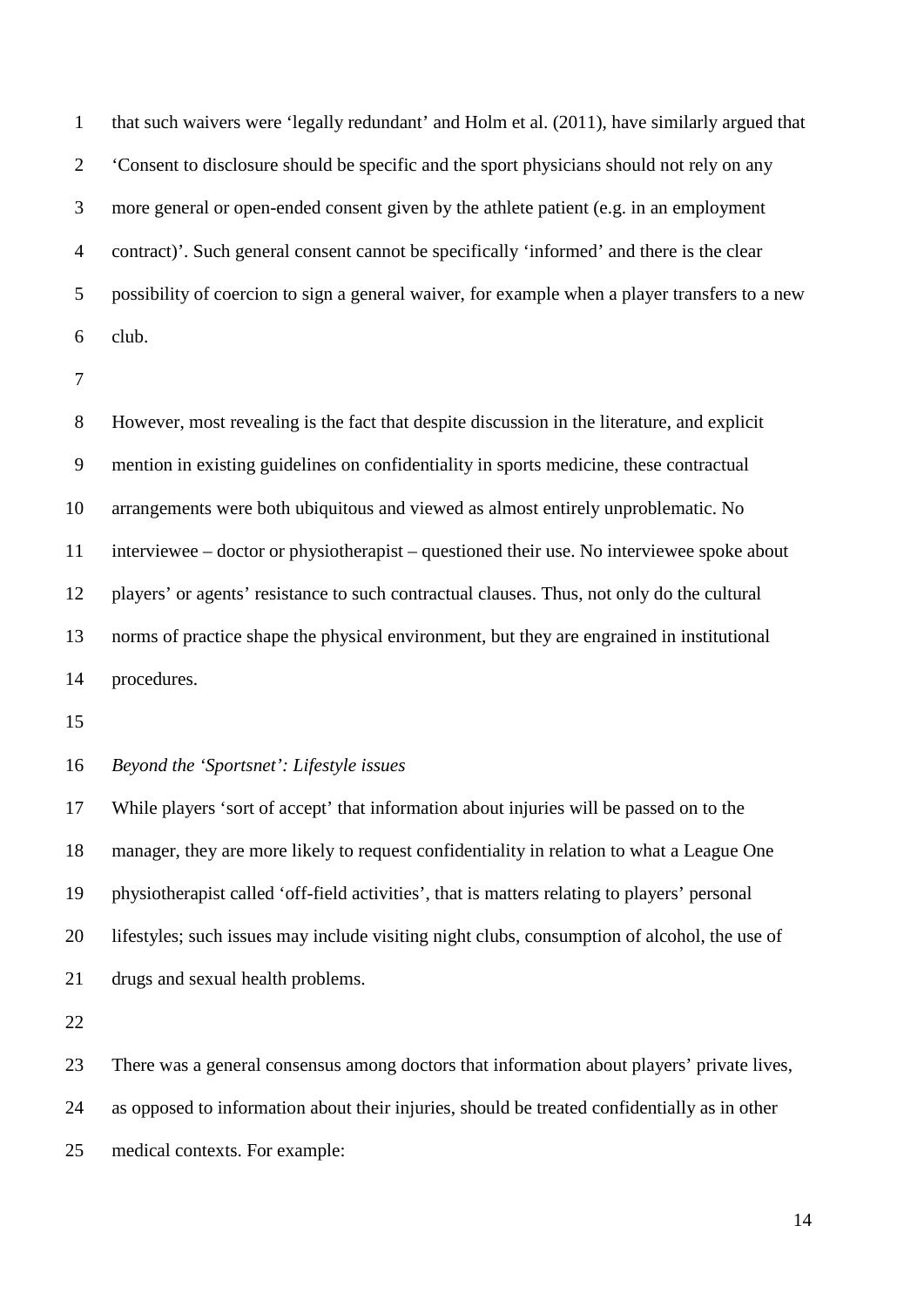| $\mathbf{1}$   |                                                                                                 |
|----------------|-------------------------------------------------------------------------------------------------|
| $\overline{2}$ | It's reasonable for a manager to need to know about someone's injury but I will have            |
| 3              | someone  who might have ended up in bed with a woman and had a rash or a                        |
| 4              | discharge, whatever, I've seen that on a number of occasions, three or four times a             |
| 5              | season I have to deal with that but there's no need [for] anyone else to know anything          |
| 6              | about that at all. (League Two doctor)                                                          |
| 7              |                                                                                                 |
| 8              | The doctor of a Championship club similarly said that, faced with the problem of a player       |
| 9              | who was drinking heavily, he would not inform the manager:                                      |
| 10             | <b>Doctor:</b> Well, yes, I'd try to keep it between me and the player and try and sort it out  |
| 11             | as much as possible.                                                                            |
| 12             | <b>Interviewer:</b> So you wouldn't tell the manager?                                           |
| 13             | <b>Doctor:</b> No. I don't think so. If it's getting a real bad problem then obviously I'd have |
| 14             | to say to the player, 'Look, do you want me to discuss this with the manager?' But              |
| 15             | I'm sure that he would say 'No'.                                                                |
| 16             | <b>Interviewer:</b> And if they said 'No'?                                                      |
| 17             | <b>Doctor:</b> Then I'd have to respect that.                                                   |
| 18             |                                                                                                 |
| 19             | However, even in relation to personal lifestyle issues, tensions between professional ethical   |
| 20             | obligations and contingencies of the work setting remained. These were clearly seen, for        |
| 21             | example, in the response of a Premier League club doctor when asked whether they would          |
| 22             | inform the manager if they discovered a player was using drugs. He said:                        |
| 23             |                                                                                                 |
| 24             | What I would say to the player is, 'If you come to me with a drug problem you know              |
| 25             | we need to deal with that'. I would suggest that the best way of dealing with this is to        |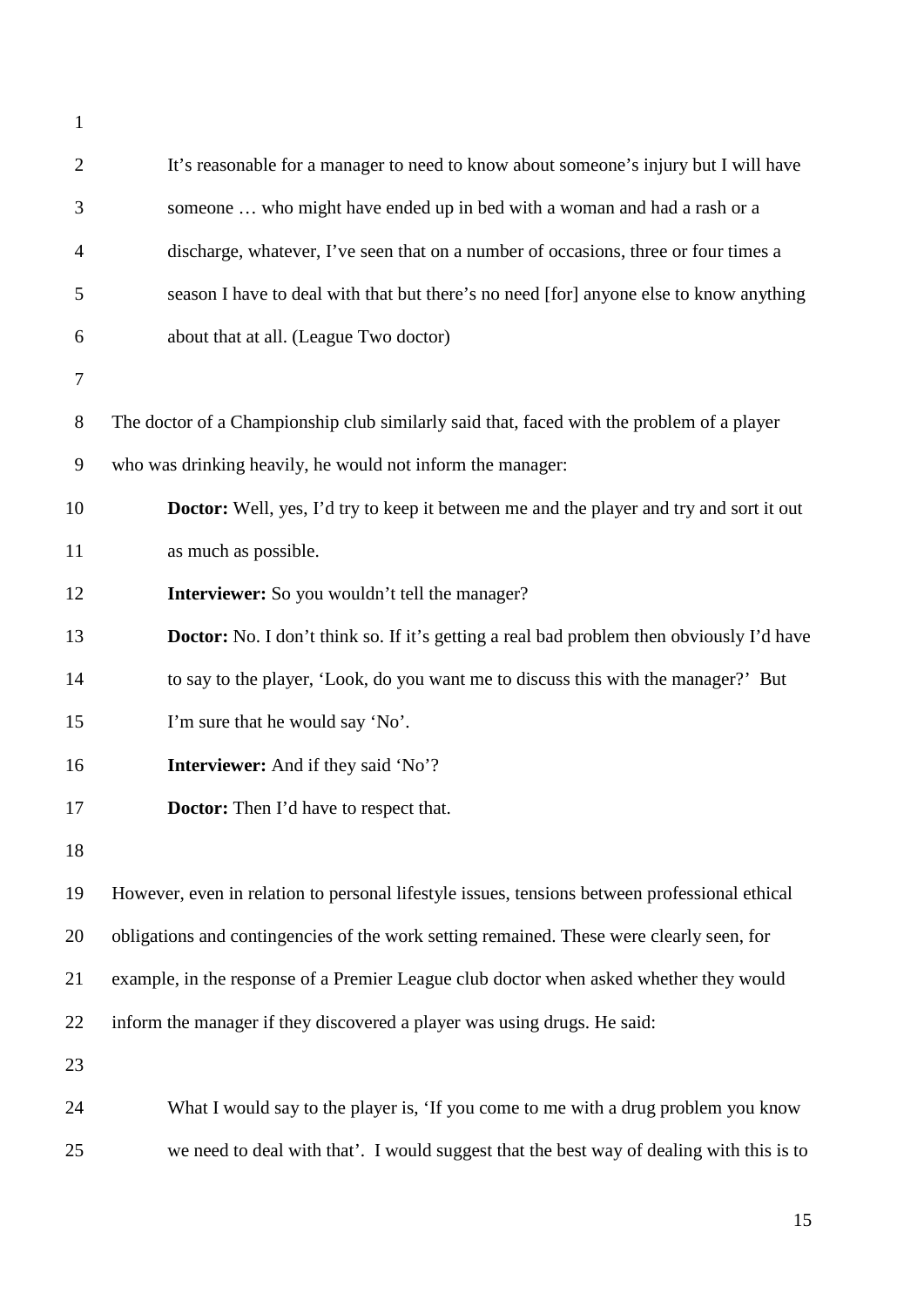go to the manager and explain that there is an issue and we need to help you … 'If you don't want me to tell the manager I won't tell him but he's going to find out because everyone finds out, so you're better off fronting up' … So I would try and make players … deal with it and probably then a few people in the club need to know about it. But if they choose not to do that we can't tell them.

 The club doctor thus indicated that, in this situation he would seek to persuade the player that his best interests align with the subcultural norms of disclosure – indeed that maintenance of confidentiality was a contextual impossibility – while also acting to dissipate future pressures on his own practice. It might be suggested that, in seeking to persuade the player to inform the manager, the club doctor was in effect pursuing a course of action that more clearly aligned with the conventions of the work setting than with their training or ethical codes. 

#### *Balancing ethical guidance and conflicting interests*

 When asked about the ethical dilemmas which they faced, some doctors made explicit reference to published codes of conduct. For example, the doctor at a League One club stressed that 'one always needs to remind oneself that … one's GMC [General Medical Council] responsibilities are primarily to the interests of the players first and foremost and their health and wellbeing'. The same point was made by a doctor at a Premier League club who cited the Caldicott principles (named after a UK government report into the use of patient information in health care), and said 'the medic's primary responsibility is to the player and not to the football club', though he added 'in reality it's a compromise'. In a comment which provides support for the conclusion of Waddington and Roderick (2002) that, at the time of their earlier study, there had been no commonly held code of ethics governing such matters, this doctor said that it was he who had introduced the Caldicott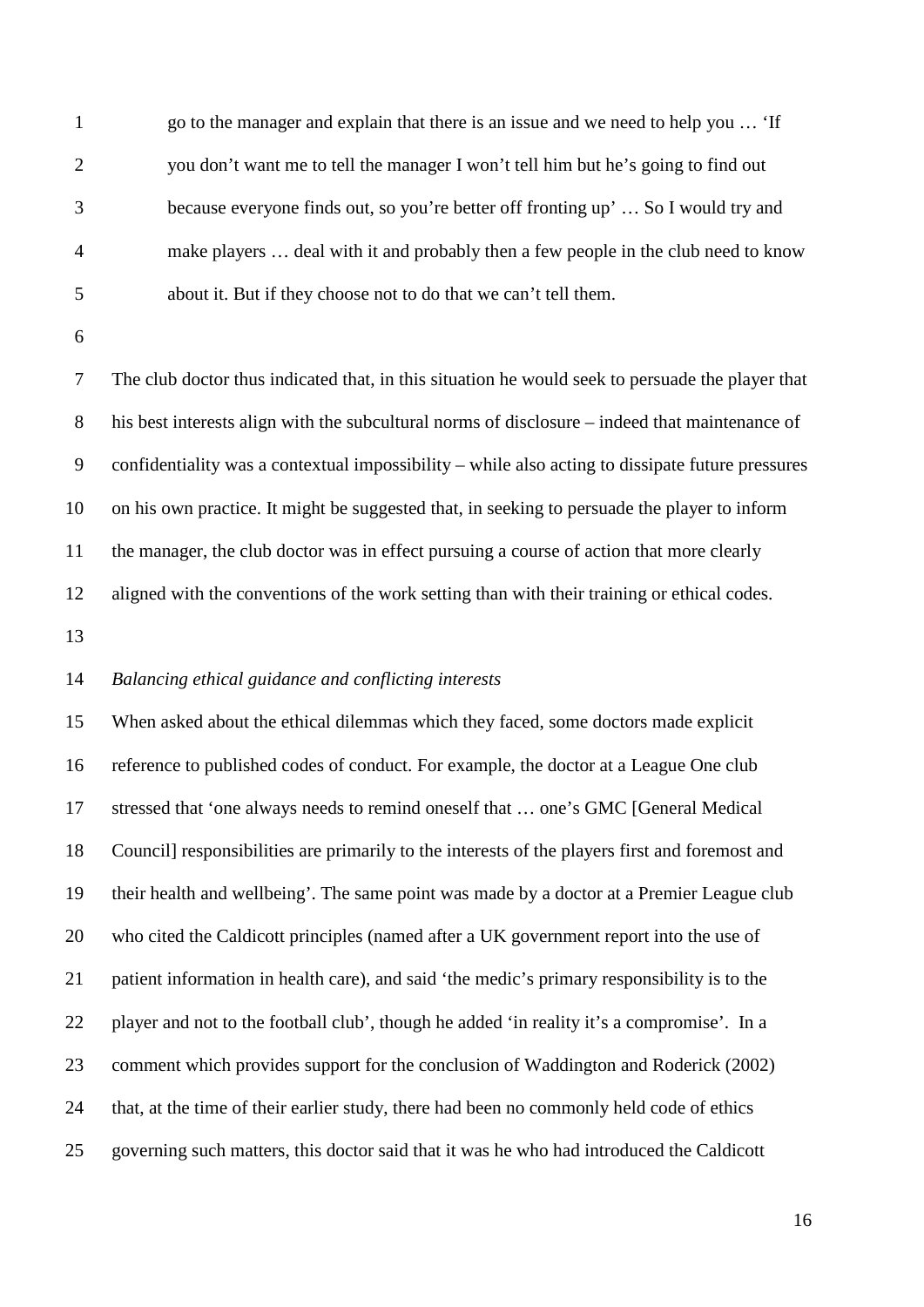principles at the club and that 'When I introduced that here nobody had ever heard of it'. He added 'With the advent of the Premier League and … when the EPPP [Elite Player Performance Plan, introduced in 2011] was introduced with category one status with the academy, that meant recruiting a lot of staff and they weren't aware of any of these principles so it's been hard work policing that side of it'. These comments reflect both the tendency of Premiership clubs to have larger MSSTs (Author 2017), and the traditional hierarchy of healthcare professions in which doctors normally oversee the work of other healthcare workers.

 While the responses of doctors were relatively uniform, the responses of physiotherapists, as in Waddington and Roderick's (2002) study, were more mixed. Several physiotherapists adopted an ethical position which was not very far removed from that adopted by most club doctors. A physiotherapist in a League One club was very critical of the lack of understanding of many managers and coaches of the ethics of confidentiality: 'None of them have got the understanding of it, the managers don't understand, the coaches don't understand because none of it is talked about on their course'. He said: I remember getting asked at an interview with a club previously, 'What would you do if a player came in and had been doing this, that and the other?' And I said, 'Well, I'd speak to him about getting in touch with the PFA.' 'So you wouldn't tell the manager?' 'Well, no'. And this is the guy interviewing me for a job at a Championship club. And he said, 'Well, you have to go and tell the manager straight away'. And I was like, 'Well, no, you can't really do that'. So you are in a really tough spot but in interview I've been asked 'Would you do that?' and I said 'No, I wouldn't, I would speak to the player and we would go down that route'.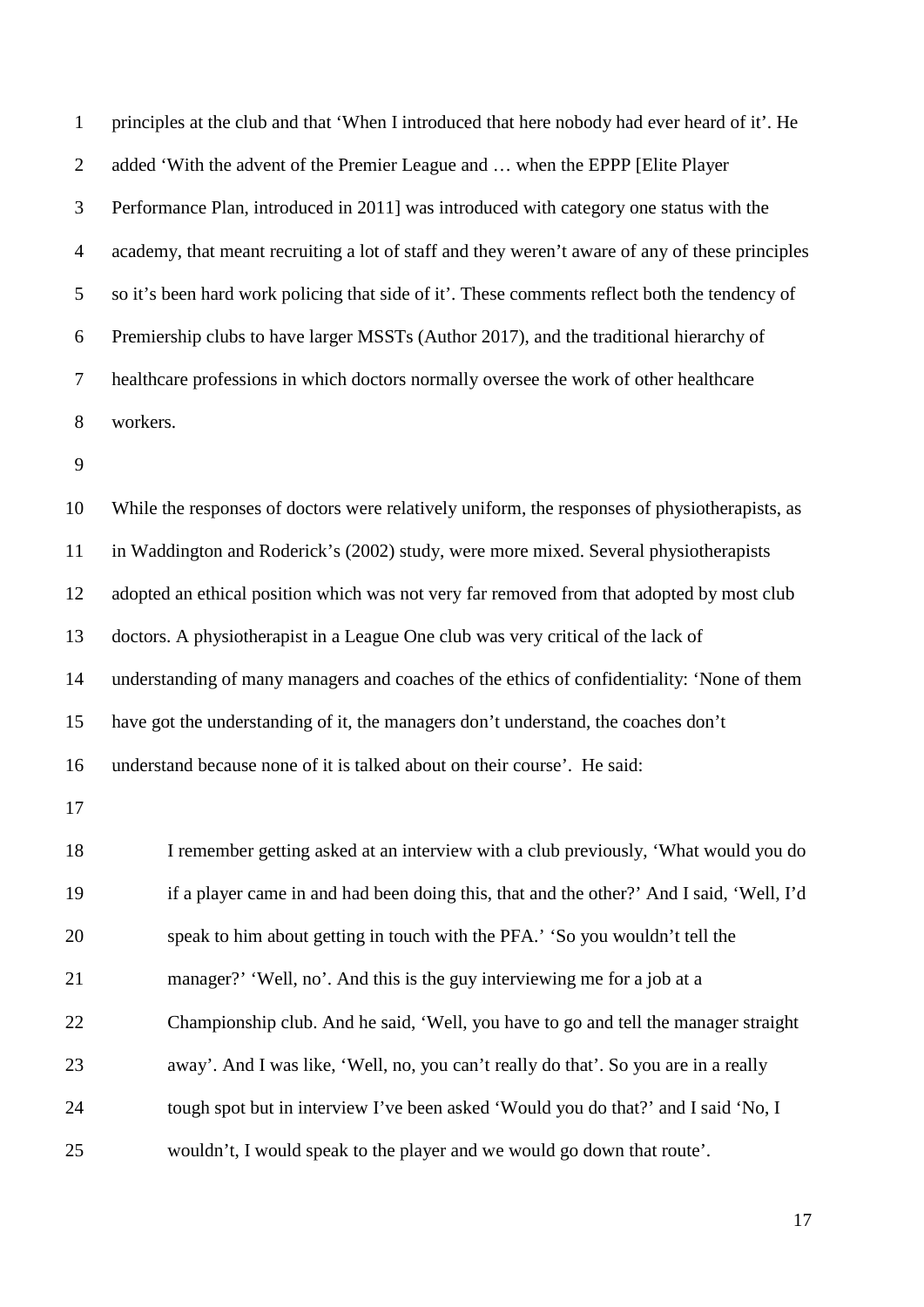breach player confidentiality, citing his relative maturity, occupational experience outside of sport, and his identity as a physiotherapist first and foremost, in rationalizing this attitude. A physiotherapist at another League One club, like some club doctors, made a clear distinction between information relating to injuries and information relating to personal matters. He said: 'If it's to do with a player's injury I think you have to be very careful that the management team have all the relevant information'. However, in relation to personal issues, he would not inform the manager if the player asked him not to do so: 11 I think I would respect that. Yes, I think you'd have to take it for what it was, and 12 you'd appreciate the type of information they were giving you and the reasons why ... there would definitely be a level of confidentiality … your responsibility is to the individual player and not to the club or the manager – it's been made very clear on several occasions on the CPD that we've done. Tellingly the phrases 'I think' and 'level of confidentiality' suggest a perception that such ethical guidance constitutes a broad approach rather than absolute principles. A physiotherapist at another Championship club said that confidentiality also extended to information about injuries if a player requested this. He pointed out that players sometimes play with injuries and they may seek to conceal the injury from the manager in order that they can continue playing. Indicative of the kinds of negotiations clinicians often initiate with players seeking to keep issues private (Malcolm and Scott, 2013), he said:

He emphasized that 'there is a lot of pressure on you' but was insistent that he would not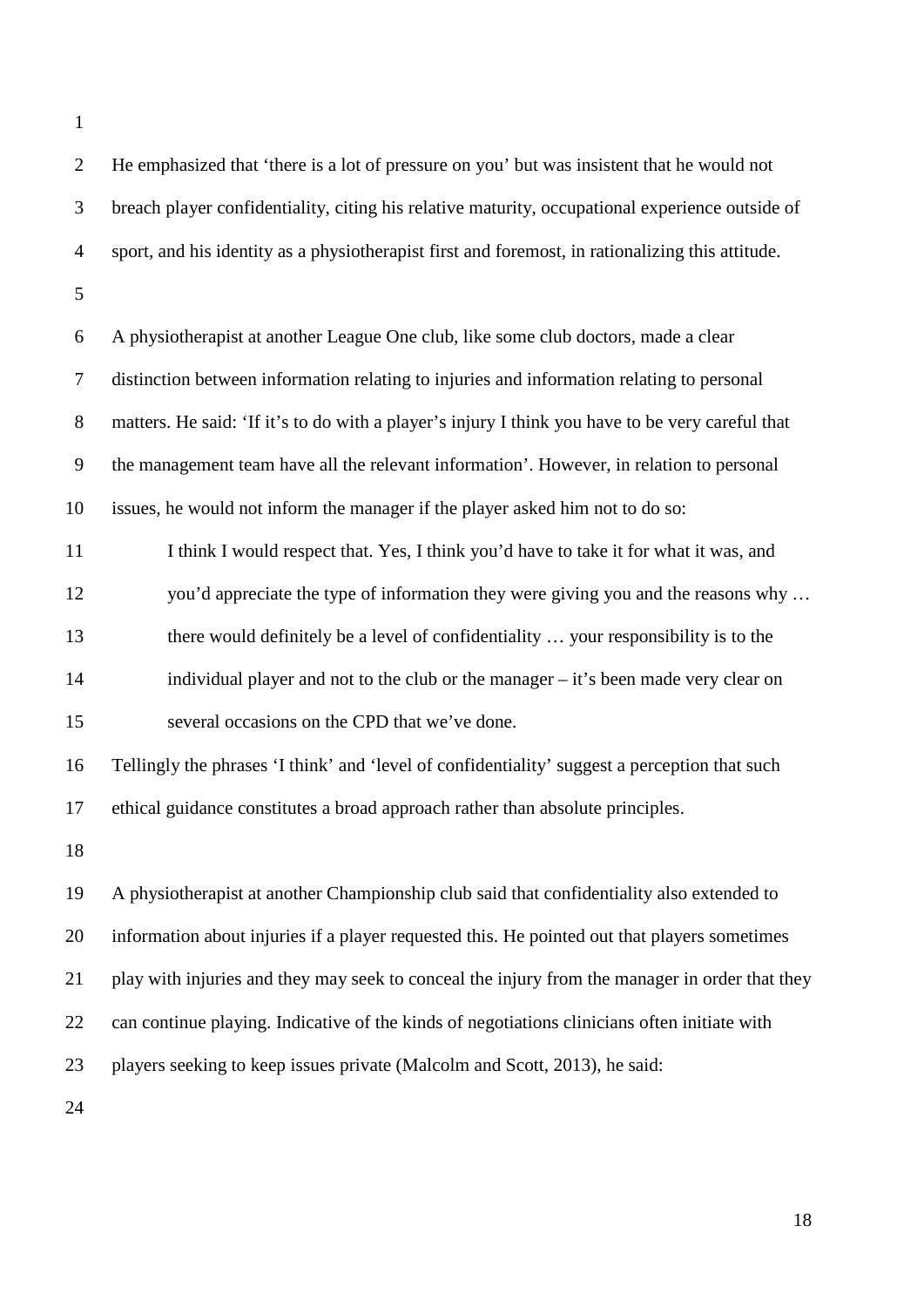| $\mathbf{1}$   | There are sometimes players who play with injuries and I will be careful to say to             |
|----------------|------------------------------------------------------------------------------------------------|
| $\mathbf{2}$   | them, 'Look, you know I believe that it's in our interests for me to let the manager           |
| 3              | know that you have this or that and we must modify your training, but if you don't             |
| $\overline{4}$ | want that to happen then obviously that's your prerogative'  I will normally say to            |
| 5              | them at the beginning  'We'll keep it private for the moment'  but sometimes                   |
| 6              | you're not comfortable with it anymore and I'll say, 'I should speak to the                    |
| 7              | management about this because I think we should modify your training. Are you                  |
| 8              | happy with that?' And occasionally they'll say, 'No'  And again that's their                   |
| 9              | prerogative.                                                                                   |
| 10             |                                                                                                |
| 11             | He emphasized that 'You need to cover yourself but you always must respect the                 |
| 12             | confidentiality of that situation', and in this regard another Championship physiotherapist    |
| 13             | emphasized that the key issue was adherence to occupational codes of practice: 'We just        |
| 14             | adhere to  the HCPC (Health and Care Professions Council) guidelines and regulations           |
| 15             | then we're covered from the physiotherapy aspect'.                                             |
| 16             |                                                                                                |
| 17             | However, the commitment of some physiotherapists to the ethical guidelines governing           |
| 18             | confidentiality was undermined by a sense that their primary responsibility was to the club or |
| 19             | manager, rather than to the player-as-patient. Asked what information about players he         |
| 20             | conveyed to the manager, the physiotherapist at a League One club said:                        |
| 21             |                                                                                                |
| 22             | The diagnosis really, roughly the prognosis, how long they're going to be out for, that        |
| 23             | kind of thing. This manager, he likes to know a little bit more so he wants to know            |
| 24             | how they are holistically, so he wants to know how they are in their personal life, if         |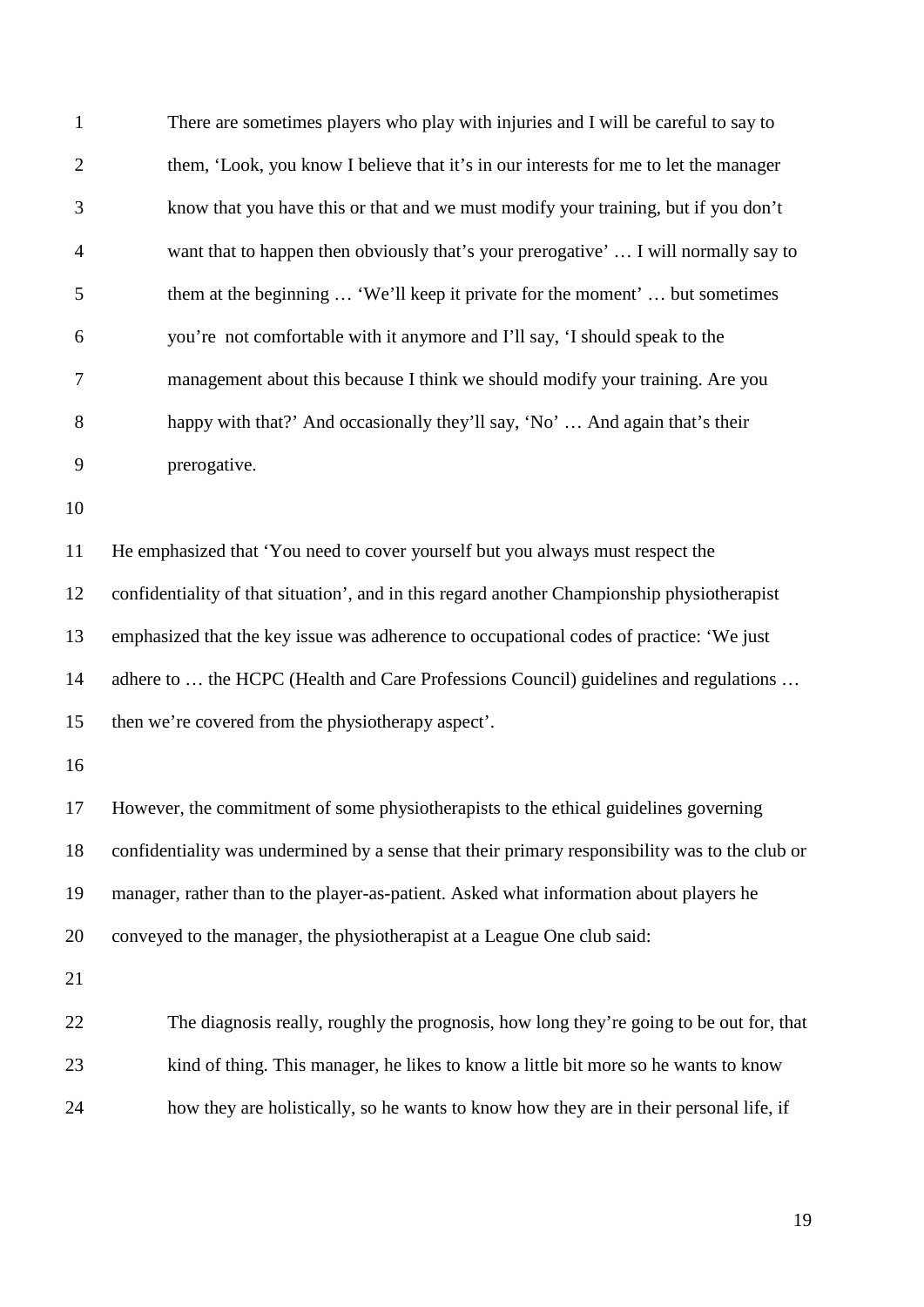we find out anything, you know, that kind of thing. Just anything that can help them 2 really.

 What this reveals is not simply that medical staff are pressured to release potentially confidential information, but that they may be actively encouraged to use their position and influence to search out information in the interests of their employers and managers. The physiotherapist at another League One club saw the issue in very simple and straightforward terms: 'As far as drugs and alcohol [are concerned] if we suspect it we would have to tell the management. There's no point in us keeping that behind because ultimately we'd get, you know, *looked at*'. The idea of getting 'looked at' clearly implied the possibility of some kind of disciplinary action because he had not carried out what was deemed to be his prime duty, which was to keep the manager informed, rather than to protect player confidentiality.

 But indicative of Freidson's (1970) conceptualisation of professional learning being moulded in the specific work setting, others described themselves as undertaking 'a balancing act'. This League One physiotherapist continued, 'You have to try and, you know … the players think that you're on their side and the managers think you're on their side, and you just have to play the game'. 'Playing the game' seemed to involve some duplicity. He said, 'So if we ever do release information …we always try and make sure the manager is aware that it's, you know, confidential and that we are not divulging. And if it's information that you need to discuss with a player, then it didn't come from us, type of thing'. The rules of the 'game' were more directly drawn by those imbued with the cultural norms of professional sport than the conventions of healthcare.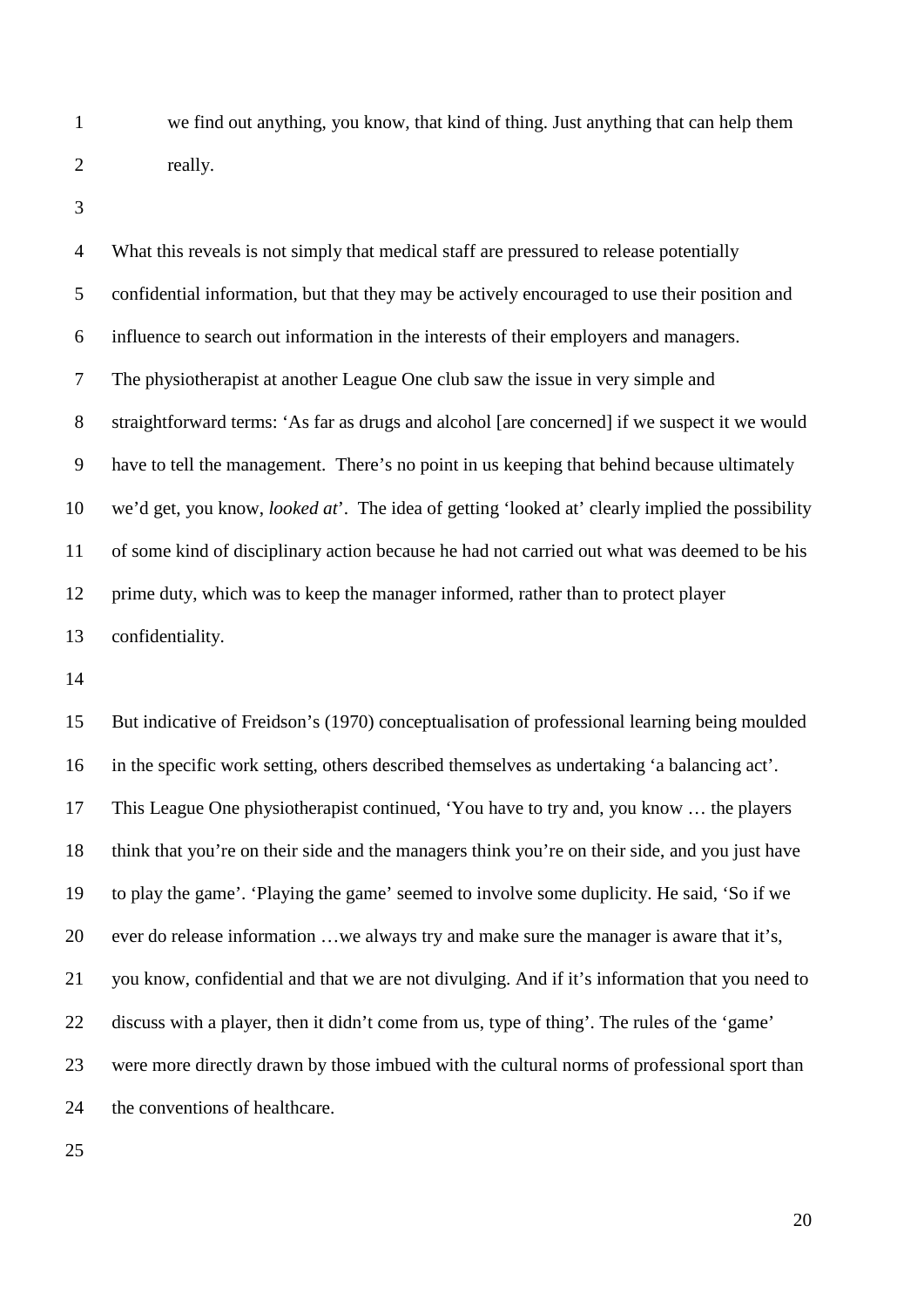- This perspective was underscored by the response of a League One physiotherapists who was asked what he would do if he discovered a player was drinking heavily or using drugs:
- 

 It's a tough one … it's really hard … I've built relationships with the players and I 5 think they trust me ... and if I go to the manager and snitch on them and then it gets back and they know it's me, then I've killed that relationship straight away …so you've got to keep the players on side but again I believe that my loyalty lies with the club and our performances on the pitch … That's my first loyalty. So I will try and deal with it with the player so I'll say to them, 'Listen, you shouldn't be drinking like 10 that, it's ridiculous' ... give them my opinion. If they choose to accept my opinion that's fine. If not, if I hear they're still drinking, then I might go to the manager and say, 'Listen, I'm hearing that he's drinking'.

 Explicit in this account was: a) recognition of the tensions between everyday practice and professional ethics; b) the primary strategy of 'managing' players so that such conflicts over confidentiality were removed before they arose; and c) of ultimately forsaking medical ethical principles and guidance in the pursuit of either an obligation to their employer, or their own career interests.

 In the next section we compare and contrast the responses of doctors and physiotherapists. These differences relate to the strength of ethical guidelines governing their respective professions, their typical working practices and the extent to which their working practices are shaped by their acceptance of medical or sporting values.

# *The work settings of club doctors and physiotherapists*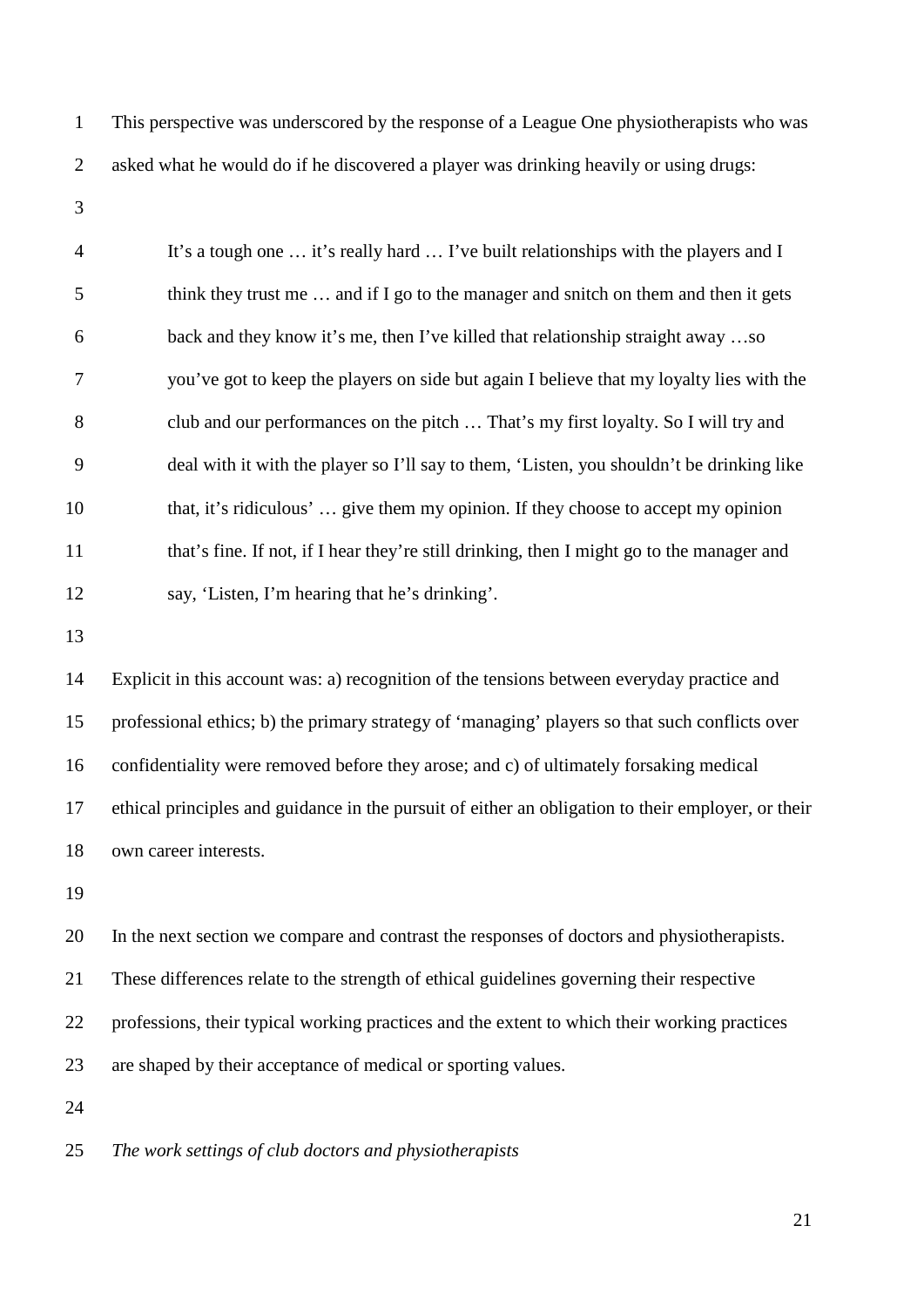Club medical staff are often under a great deal of pressure from managers to deviate from established standards of good practice (Waddington and Roderick, 2002; Anderson and Jackson, 2013). This pressure cannot be explained in terms of the manager's personality characteristics but is itself socially generated (Freidson, 1970), an aspect of the network of relationships in the modern football industry. Of particular importance in this context are the increasingly intense commercial, media and other pressures for clubs to achieve success on the field of play (Anderson and Jackson, 2013). These pressures are experienced particularly acutely by the club manager, whose position within the club is a notoriously insecure one and whose tenure is often very short.

 But in contrast to the homogenization which Nixon (1992) suggests is characteristic of 'sportsnets', data from both this and the earlier study suggest that club doctors are generally more able than physiotherapists to resist these pressures. Perhaps due to being members of a much older, more established and higher status profession, or to differing degrees of economic dependence, there were clearly observable differences in the attitudes and behaviour of doctors and physiotherapists towards maintaining patient confidentiality. To 17 some extent, this could also be seen to stem from the relative pressure managers appear to exert on club doctors and physiotherapists. For instance, several physiotherapists perceived managers as 'quite sensitive to the fact they need us almost on the inside a little bit, in the dressing room to see what goes on' (League One). A physiotherapist at another League One club said there was 'a lot of pressure on you' and, asked whether he ever experienced a conflict in terms of his responsibility to the player and to the club, he said 'Yes, definitely. And it's a big conflict as well … [managers] kind of want to know everything that goes on'.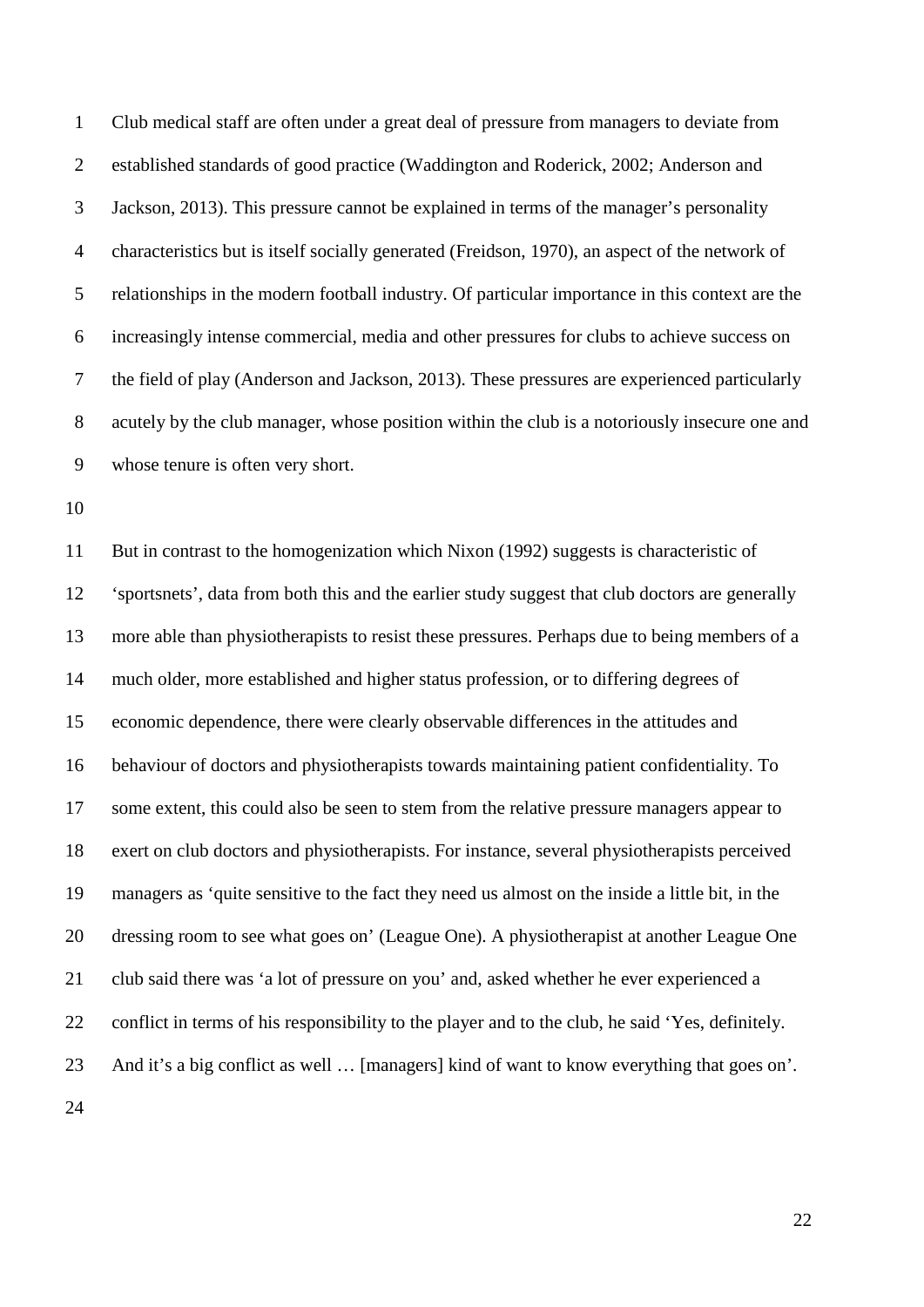But a key aspect of explaining differences in professional behaviour lies in differences in professional identity, for most doctors' primary occupational identity is as health care professionals rather than as employees within the football industry; this is particularly likely to be the case with doctors working outside a very few of the most glamorous clubs. Their primary identities as medical professionals, as well as their ability to resist pressures from managers to deviate from good practice, are likely to be reinforced by their everyday work setting (Freidson, 1970), which typically differs from the work setting of club physiotherapists. Of particular relevance in this regard is the fact that, unlike most physiotherapists, almost all of whom are full-time employees of the club, most doctors are only employed on a part-time basis (Author 2017). Thus most doctors spend most of their working time in, and almost certainly derive most of their income from, medical practice outside the football club. The majority (61.5%) attend the club only once or twice a week, with just 18.7% spending more than 20 hours per week at the club; in League Two, the mean working time is just 3.8 hours per week. The everyday work situation of most club doctors is, then, *not* in the football club but in general practice in the community, where the ethical rules governing confidentiality are generally known and accepted by doctors and patients alike, and where they are likely to be reinforced by the everyday practice of general medicine.

 The work setting of club physiotherapists is very different. Almost all physiotherapists (97.6%) indicated their primary employment is in the football club and almost all work on five non-match days per week and attend both home and away first team matches. Over half (54.8%) estimated that they typically work between 50 and 60 hours per week, with almost 10% stating that they worked in excess of this. Thus the everyday work situation of club physiotherapists, unlike that of club doctors, is actually in the football club, an organization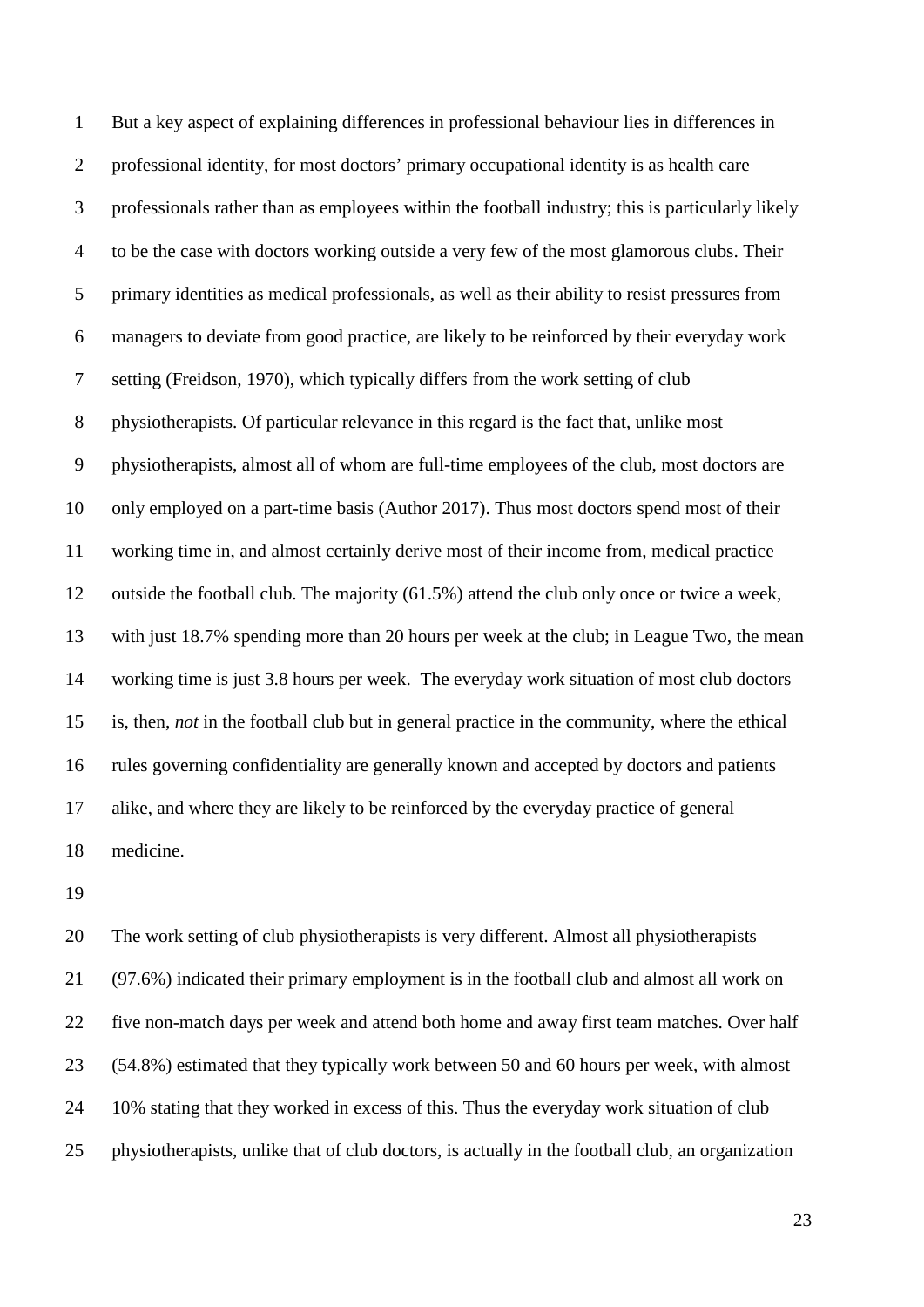the central goal of which is to produce a successful sporting performance rather than to improve health. Moreover, the convergence of the practice traditions of physiotherapy and the specific patient demands within sport lead physiotherapists to occupy a particularly blurred position in relation to healthcare and performance (Scott and Malcolm, 2015) and medical ethical principles may become compromised. Within this context the culture of medical confidentiality is less well established than in general practice and, indeed, the importance of confidentiality may not be generally recognized or understood by key personnel, most notably managers; one physiotherapist, it will be recalled, complained that managers and coaches 'don't understand' confidentiality. Thus it may be argued that, both in terms of the everyday network of relationships within which they practise their profession and in terms of the amount of time they spend within the club, it is physiotherapists, much more than doctors, who bear the brunt of the day-to-day pressure from managers. As a Premier League club said: We're not full-time so we're not dependent on the club, so if I get the sack it's no big deal, which probably means that we're probably a bit more into, you know, we'll give a proper independent opinion, and I sometimes think in football if you're told what to do by the manager because that's your job, your full-time job, if you get the sack it's a disaster. So I think sometimes we can give a slightly more independent opinion for the good of the player and the good of the club, which may not necessarily be what 21 the manager wants to hear.

# **Conclusion**

This study indicates that there are still considerable variations (Anderson and Gerrard, 2005;

Waddington and Roderick, 2002), from one club to another and from one member of the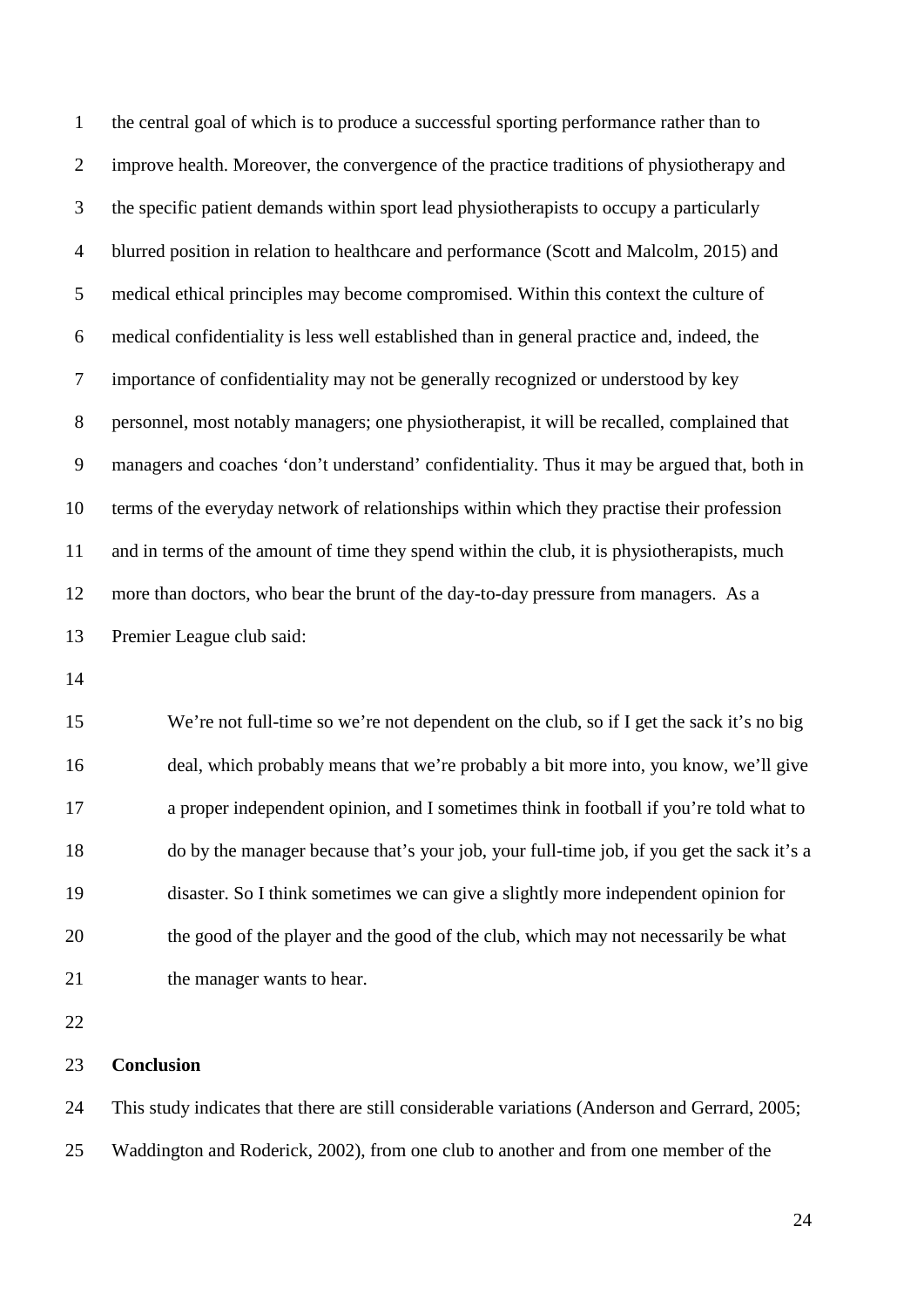medical team to another, in terms of the amount and kind of information about players which is communicated to the manager. This indicates that change requires more than simply creating guidelines governing confidentiality (Anderson 2009). Indeed, data from the questionnaire suggest that the creation of the FA guidelines, on its own, has had little significant impact. The questionnaire asked whether club medical staff had received written guidance – and if so, from which source – about dealing with medical confidentiality within football. Of the 33 doctors only 7 indicated that they had received written guidance, of whom 3 mentioned FA guidance. Among physiotherapists, of the 40 who answered this question (2 non-responses), 14 indicated they had received written guidance, of whom just one (2.5% of the total) mentioned the FA guidelines. In addition to the FA guidelines, other sources of information listed by doctors included 'courses', 'colleagues' and the FSEM, while physiotherapists listed postgraduate courses, the club's legal and human resources departments, and a medico-legal newsletter.

 It has been argued that the work situation of club medical staff is one in which they are likely to face considerable pressures to deviate from established standards of good practice (Anderson and Jackson, 2013). As outlined in the introduction, Waddington and Roderick's (2002) research led to attempts to deal with these problems by the provision of ethical guidance to club medical staff, but this seems to have had little impact. This is despite significant changes to the organisation of professional football in the intervening years and the growing value placed on the role of sports science and medicine within it.

 While the development and publication of such codes is, of course, not unimportant, it may be argued that what is required now is not simply a renewed call for more ethical behaviour, or the further elaboration of ethical codes, but, rather, a more substantive or structural change.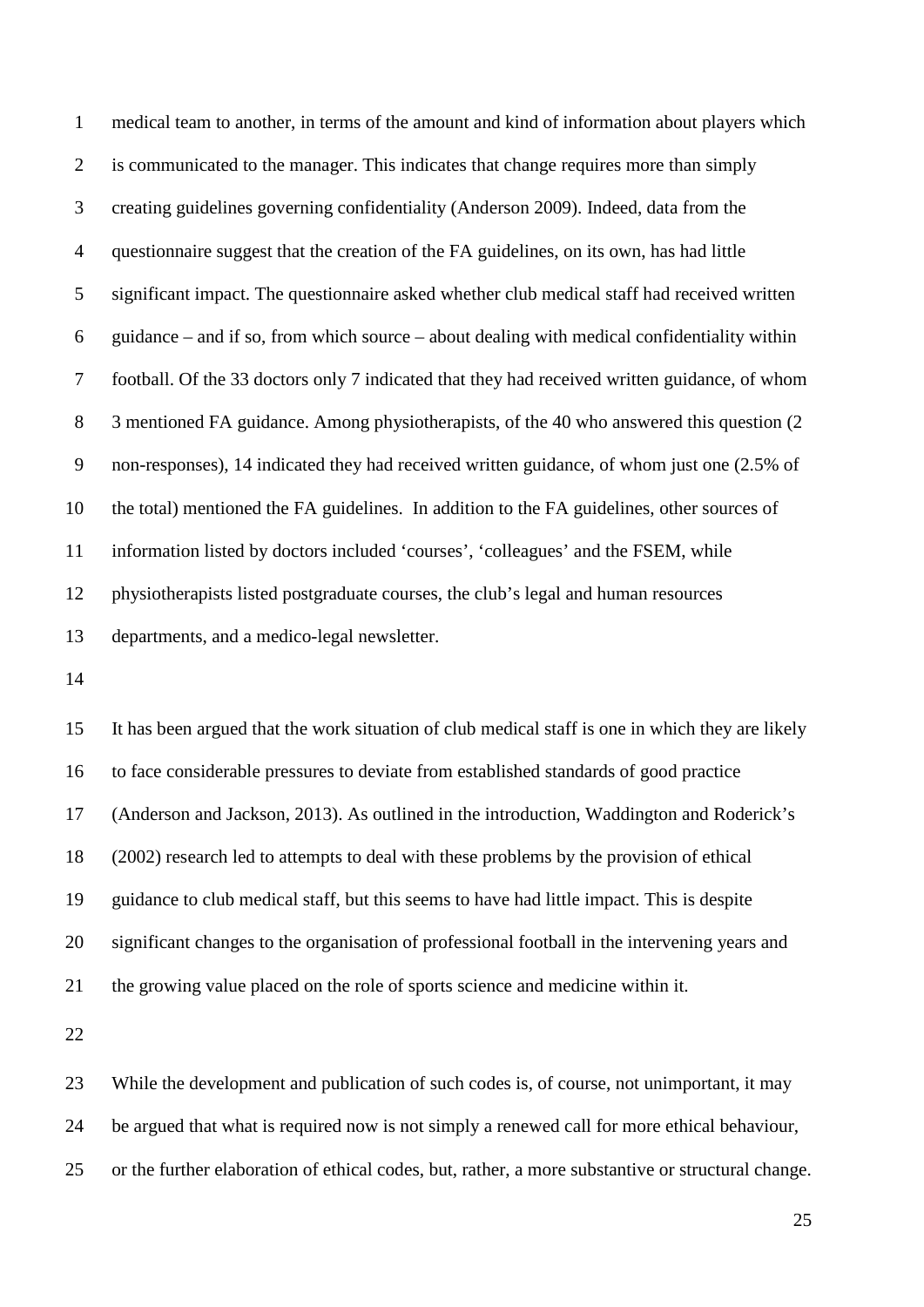For instance, following Ribbans et al. (2013), there is a clear need for national governing bodies (NGBs) of sport to ensure appropriate medical ethical training is provided and to monitor attendance to ensure widespread uptake, and to provide guidelines regarding not just the minimum requirements for medical personnel but also the medical facilities in which they practise. NGBs, players unions and especially players' agents should be more proactive in policing employment contracts to ensure that athletes are not cajoled to waive a fundamental ethical right. It is time to move from the relatively narrow focus of prescribing the behaviour of clinicians to a more holistic approach that recognises that a primary 'source' of medical- ethical breaches in sport is the coaching and management staff and, consequently, they also need educating about their role and responsibilities in enabling their employees to conform to the ethical standards of their profession. Currently, for instance, the League Managers' Association provides a number of training courses and resources for aspiring football managers yet none address issues such as medical management and the professions' respective ethical obligations [\(http://www.leaguemanagers.com/leadership-wellbeing/about-](http://www.leaguemanagers.com/leadership-wellbeing/about-institute/)[institute/\)](http://www.leaguemanagers.com/leadership-wellbeing/about-institute/).

 More fundamentally – and this is a central implication of Freidson's approach – it may be argued that what is required now is a change in the structural location – that is in the work setting – of club medical staff vis-à-vis other people. One aspect of this is that there needs to be a clear role differentiation between team and personal physicians, and between those with responsibility for medical care within the club and those with responsibility for football decisions. Huizenga, a former team doctor in American football, proposed one such structural remedy; that team doctors be appointed 'to a set term not unlike a judge, perhaps by consensus of owners and players, but then supervised solely by an impartial medical board or state commission', as happens for doctors who supervise boxing in California (Huizenga,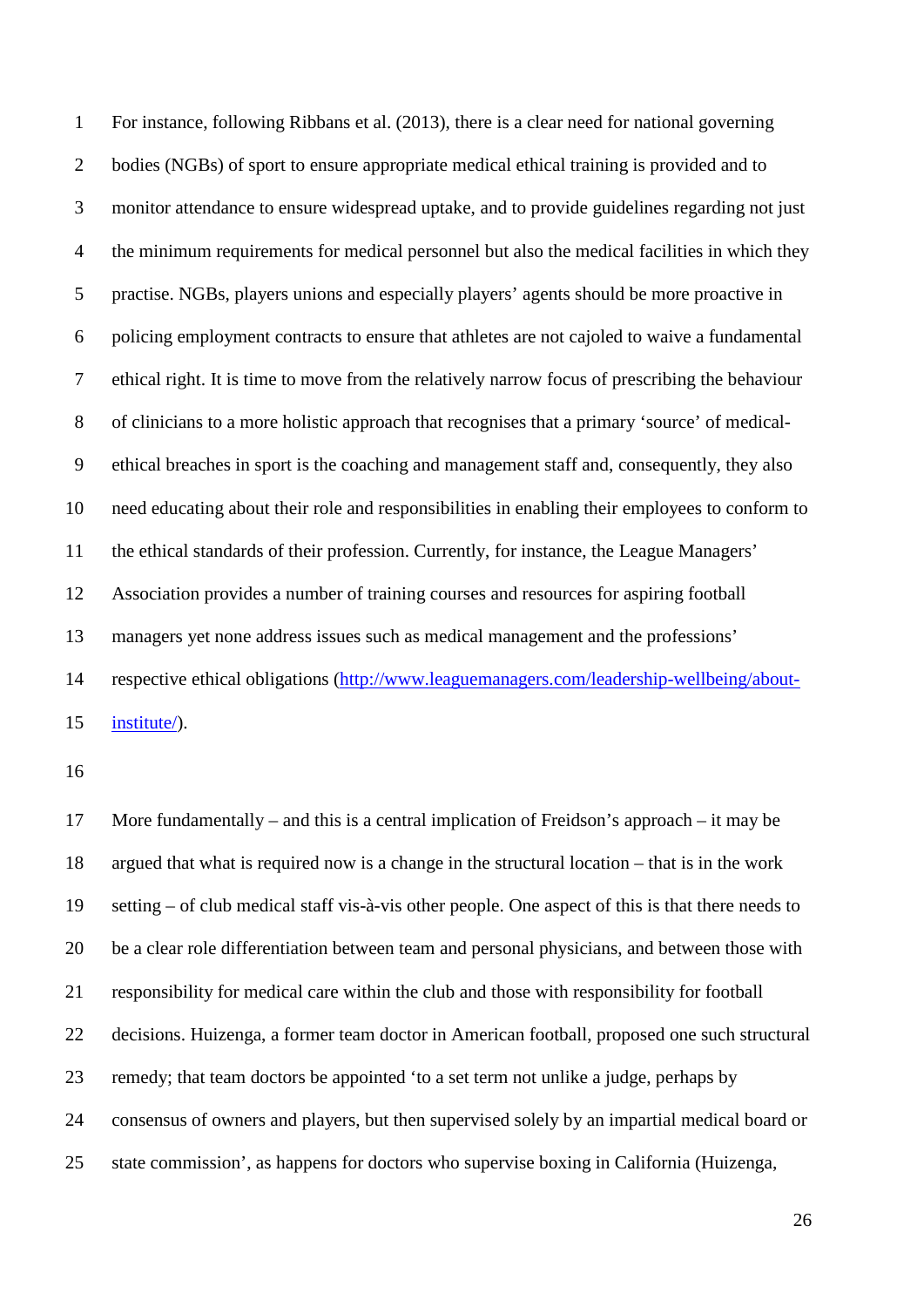| $\mathbf{1}$     | 1995: 316). Adapting this suggestion to the context of English football, one might consider   |
|------------------|-----------------------------------------------------------------------------------------------|
| $\overline{2}$   | moving towards a system in which club medical staff were appointed by an independent body     |
| 3                | (possibly the FA, Football League or FSEM, perhaps with the agreement of the club and the     |
| 4                | PFA) for a fixed period. The thinking behind these policy recommendations is to increase the  |
| 5                | professional autonomy of clinicians working in sports clubs and to exclude non-clinicians,    |
| 6                | such as managers and coaches, from involvement in medical issues.                             |
| $\boldsymbol{7}$ |                                                                                               |
| $8\phantom{1}$   | The need to increase the professional autonomy of sports physicians was also one key          |
| 9                | recommendation of the PFA study by Waddington et al. They wrote:                              |
| 10               | urgent consideration needs to be given to defining the respective rights and                  |
| 11               | responsibilities of the club doctor, physiotherapist and manager in relation to the           |
| 12               | management of injuries and other health-related issues. A central object of this exercise     |
| 13               | should be to define the roles of the respective parties in such a way as to maximise the      |
| 14               | clinical autonomy of doctors and physiotherapists, and to minimise the day-to-day             |
| 15               | involvement of managers in the management of injuries (Waddington et al., 1999: 68).          |
| 16               | It remains the case that this will 'make a major contribution towards creating the conditions |
| 17               | conducive to good clinical practice, and to protecting the health of players'.                |
| 18               |                                                                                               |
| 19               | <b>References</b>                                                                             |
| 20               | Anderson L (2008) Contractual obligations and the sharing of confidential health information  |
| 21               | in sport. Journal of Medical Ethics 34(9): e6.                                                |
| 22               | Anderson L (2009) Writing a new code of ethics for sports physicians: principles and          |
| 23               | challenges. British Journal of Sports Medicine 43:1079-82.                                    |
| 24               | Anderson L (2011) 'Bloodgate: were the punishments fair?' British Journal of Sports           |
| 25               | Medicine 45: 948-949.                                                                         |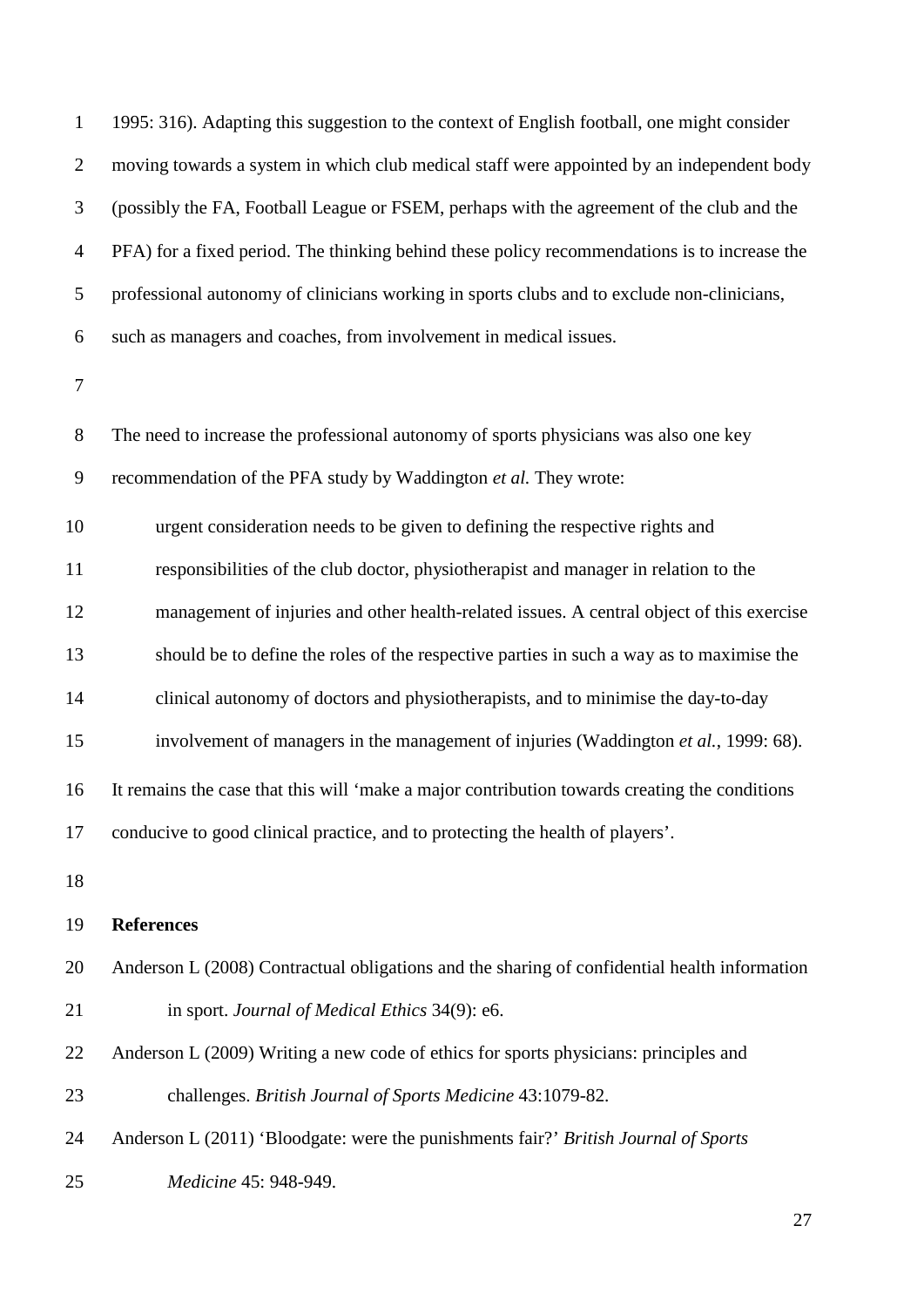| $\mathbf{1}$   | Anderson L and Gerrard D (2005) Ethical issues concerning New Zealand sports doctors.        |
|----------------|----------------------------------------------------------------------------------------------|
| $\overline{2}$ | Journal of Medical Ethics, 31: 88-92.                                                        |
| 3              | Anderson L and Jackson S (2013) Competing loyalties in sports medicine: Threats to medical   |
| 4              | professionalism in elite commercial sport. International Review of the Sociology of          |
| 5              | Sport 48(2): 238-256.                                                                        |
| 6              | Bernstein J, Perlis C, Bartolozzi AR (2000) Ethics in sports medicine. Clinical Orthopaedics |
| 7              | and Related Research 378:50-60.                                                              |
| $8\phantom{1}$ | British Medical Association (2001) Doctors' Assistance to Sports Clubs and Sporting Events.  |
| 9              | London: BMA.                                                                                 |
| 10             | British Medical Association (2003) Medical Ethics Today: the BMA's Handbook of Ethics        |
| 11             | and the Law. London: BMJ Books.                                                              |
| 12             | British Olympic Association (2000) The British Olympic Association's position statement on   |
| 13             | athlete confidentiality British Journal of Sports Medicine 34: 71-2.                         |
| 14             | Collins D, Moore P, Mitchell D, et al. (1999) Role conflict and confidentiality in           |
| 15             | multidisciplinary athlete support programmes. British Journal of Sports Medicine 33:         |
| 16             | 208-11.                                                                                      |
| 17             | Devitt BM and McCarthy C. (2010) "I am in blood Stepp'd in so far ": ethical dilemmas        |
| 18             | and the sports team doctor. British Journal of Sports Medicine 44:175-78.                    |
| 19             | Dunn SR, George MS, Churchill L, et al. (2007) Ethics in sports medicine. American Journal   |
| 20             | of Sports Medicine 35:840-844.                                                               |
| 21             | Faculty of Sport and Exercise Medicine (2010) Professional Code. Edinburgh: FESM.            |
| 22             | Fédération Internationale de Médecine du Sport (FIMS), n.d. "Special ethical interests in    |
| 23             | sports medicine", http://www.fims.org/about/code-ethics/ accessed 27/08/2017                 |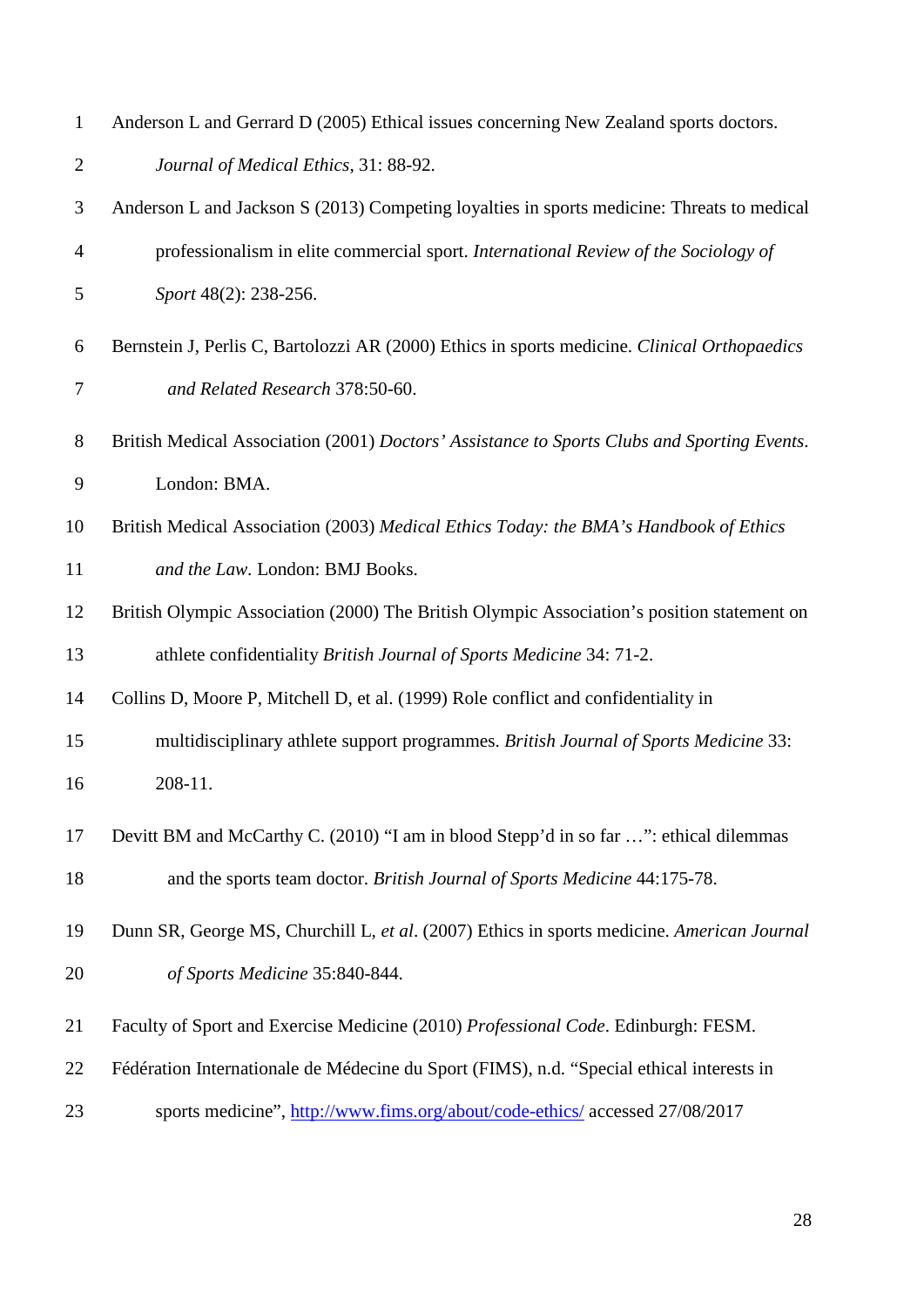| $\mathbf{1}$  | Football Association (2001) Guidelines for Medical and Support Staff Involved in            |
|---------------|---------------------------------------------------------------------------------------------|
| $\mathbf{2}$  | Professional Football Relating to Confidentiality of Information Governing Players.         |
| 3             | London: The Football Association.                                                           |
| 4             | Freidson E (1970) Profession of Medicine: A Study of the Sociology of Applied Knowledge.    |
| $\mathfrak s$ | New York: Dodd, Mead and Company.                                                           |
| 6             | Freidson E (1999) Professionalism and Institutional Ethics. In: Baker RB, Caplan AL,        |
| 7             | Emanuel LL and Latham SR (eds) The American Medical Ethics Revolution. How the              |
| 8             | AMA's Code of Ethics Has Transformed Physicians' Relationships to Patients,                 |
| 9             | Professionals, and Society. Baltimore: The John Hopkins University Press, pp. 124-144       |
| 10            | Gibbs G (2007) Analysing qualitative data. London: Sage.                                    |
| 11            | Holm S, McNamee M and Pigozzi F (2011) Ethical practice and sports physician protection:    |
| 12            | a proposal. British Journal of Sports Medicine 45: 1170-3.                                  |
| 13            | Huizenga R (1995) You're Okay, It's Just a Bruise: A Doctor's Sideline Secrets. New York:   |
| 14            | St Martin's Press                                                                           |
| 15            | Johnson R. (2004) The unique ethics of sports medicine. Clinical Sports Medicine 23(2):175- |
| 16            | 182.                                                                                        |
| 17            | Malcolm D (2006) Unprofessional practice? The status and power of sports physicians.        |
| 18            | Sociology of Sport Journal 23(4): 376-395.                                                  |
| 19            | Malcolm D (2016) Confidentiality in Sports Medicine. Clinics in Sports Medicine 35: 205–    |
| 20            | 215.                                                                                        |
| 21            | Malcolm D and Scott A (2013) Practical responses to confidentiality dilemmas in elite sport |
| 22            | medicine. British Journal of Sports Medicine 48(19): 1410-13.                               |
| 23            | McChrystal MK (2014) No hiding the ball: Medical privacy and pro sports. Marquette Sports   |
| 24            | Law Review 25(1): 163-180.                                                                  |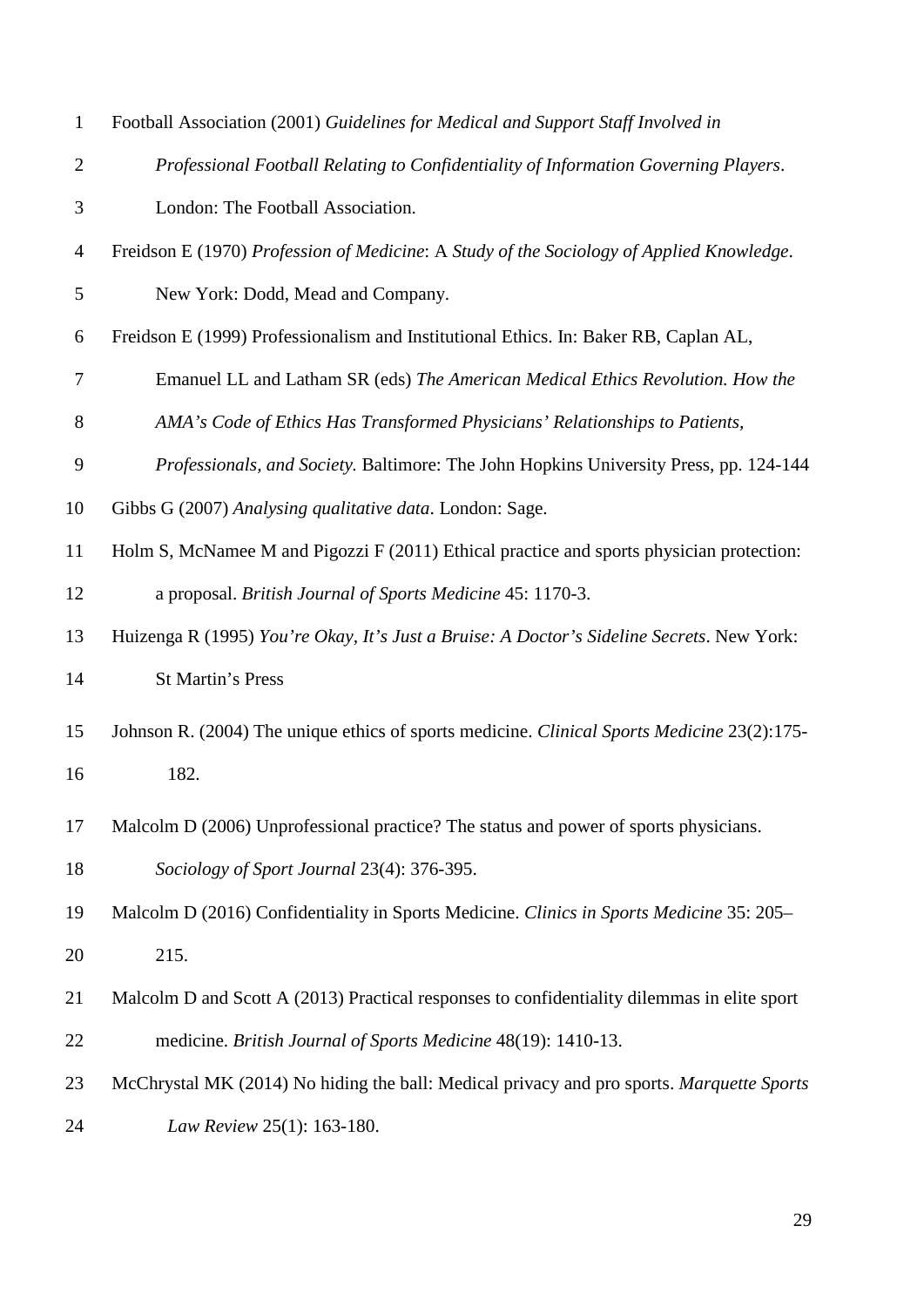|  |  |  | McNamee M, Partridge B and Anderson L (2016) Concussion ethics and sports medicine. |  |  |  |  |
|--|--|--|-------------------------------------------------------------------------------------|--|--|--|--|
|--|--|--|-------------------------------------------------------------------------------------|--|--|--|--|

- *Clinics in Sports Medicine* 35(2): 257-268.
- McNamee M and Phillips N (2009) Confidentiality, disclosure and doping in sports medicine. *British Journal of Sports Medicine* 45:174-77.
- Nixon HL (1992) A social network analysis of influences on athletes to play with pain and

injuries. *Journal of Sport & Social Issues* 16(2): 127-135.

Nixon HL (1994) Social pressure, social support and help seeking for pain and injuries in

college sports networks. *Journal of Sport and Social Issues* 18: 340-355.

Nixon HL (1998) Response to Martin Roderick's comment on the work of Howard L. Nixon

- II. *Sociology of Sport Journal* 15(1): 80-85.
- Ribbans B, Ribbans H, Nightingale C, et al. (2013) Sports medicine, confidentiality and the press. *British Journal of Sports Medicine* 47:40-3.
- Safai P (2003) Healing the body in the 'culture of risk': Examining the negotiation of
- treatment between sports medicine clinicians and injured athletes in Canadian

intercollegiate sport. *Sociology of Sport Journal* 20(2): 127-146.

Scott A and Malcolm D (2015) 'Involved in every step': how working practices shape the

- influence of physiotherapists in elite sport *Qualitative Research in Sport, Exercise and Health* 7(4):539-556.
- Testoni D, Hornik C, Smith PB, et al. (2013) Sports medicine and ethics. *The American Journal of Bioethics* 13(10): 4-12.
- Waddington, I (2012) Sports medicine, client control and the limits of professional
- autonomy. In D Malcolm and P Safai (eds) *The Social Organization of Sports*
- *Medicine*, London, 227-246.